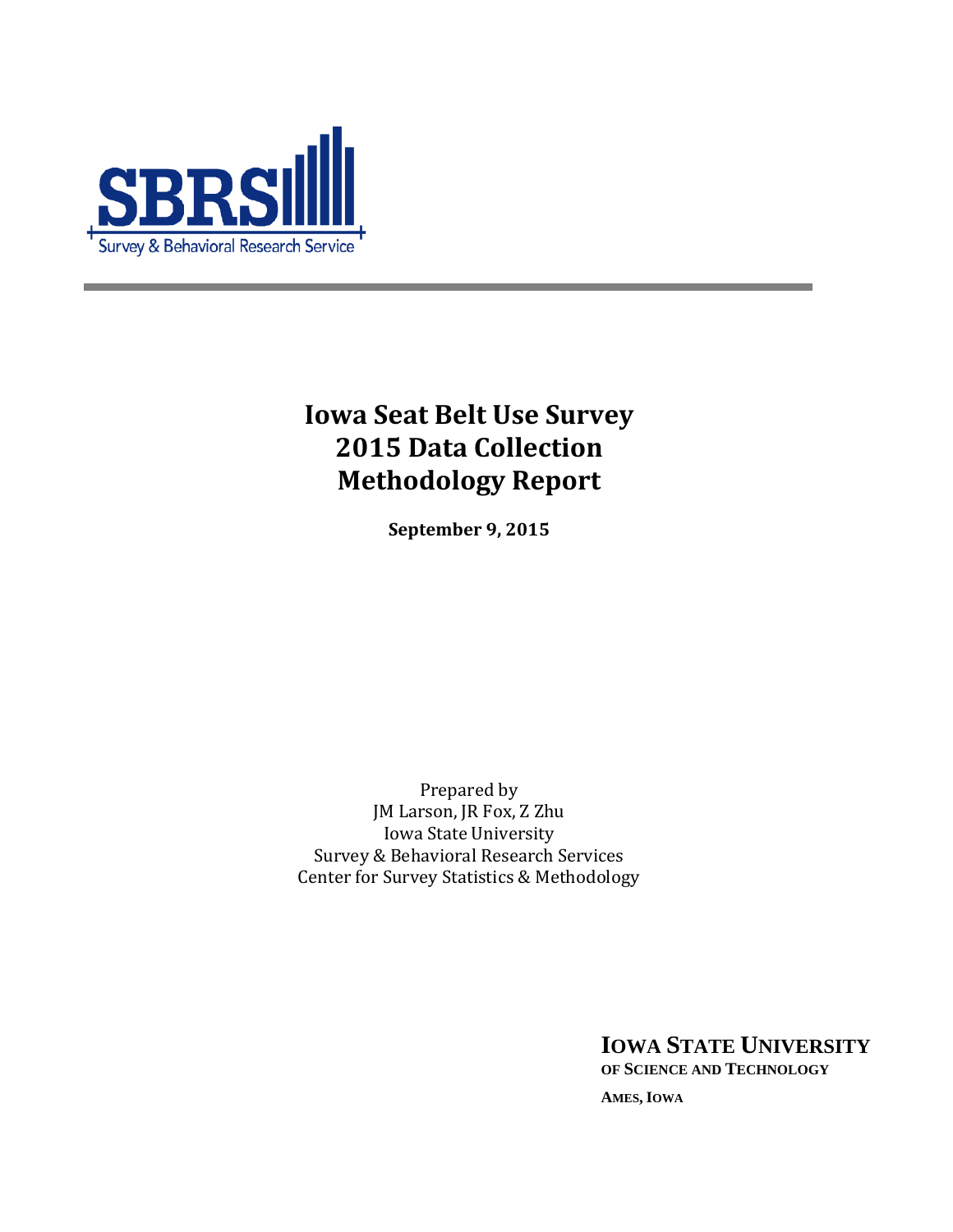# **Iowa Seat Belt Use Survey 2015 Data Collection Methodology Report**

**September 9, 2015**

# Introduction

In an effort to achieve greater consistency and comparability in state-wide seat belt use reporting, the National Highway Traffic Safety Administration (NHTSA) issued new requirements in 2011 for observing and reporting future seat belt use. The requirements included the involvement of a qualified statistician in the sampling and weighting portions of the process as well as a variety of operational details.

The Iowa Governor's Traffic Safety Bureau contracted with Iowa State University's Survey & Behavioral Research Services (SBRS) in 2011 to develop the study design and data collection plan for the State of Iowa annual survey that would meet the new requirements of the NHTSA. A seat belt survey plan for Iowa was developed by SBRS with statistical expertise provided by Zhengyuan Zhu, Ph.D., Associate Professor of Statistics at Iowa State University and Director of the Center for Survey Statistics and Methodology. The plan was approved by NHTSA on March 19, 2012.

# 2015 Data Collection

The Iowa GTSB has contracted with SBRS on an annual basis to conduct the seat belt use data collection using the newly approved plan beginning in 2012. On July 1, 2015, SBRS became the Survey Research Services unit of the Center for Survey Statistics and Methodology. The primary contact at the Iowa GTSB is Mark Nagel, Occupant Protection Coordinator. The primary contacts at CSSM are Shirley Huck, former SBRS Assistant Director, and Janice Larson, Survey Unit Director. The CSSM Project Manager for 2015 is Jody Fox. This report describes the data collection process for obtaining 2015 seat belt use data as stipulated by the approved study design. It also includes tables with overall results showing seat belt use in Iowa.

# Preparation

Preparation for the 2015 seat belt use data collection involved several components: verifying the usability of the sampled sites, revising materials for Data Collectors, and notifying appropriate local personnel prior to data collection.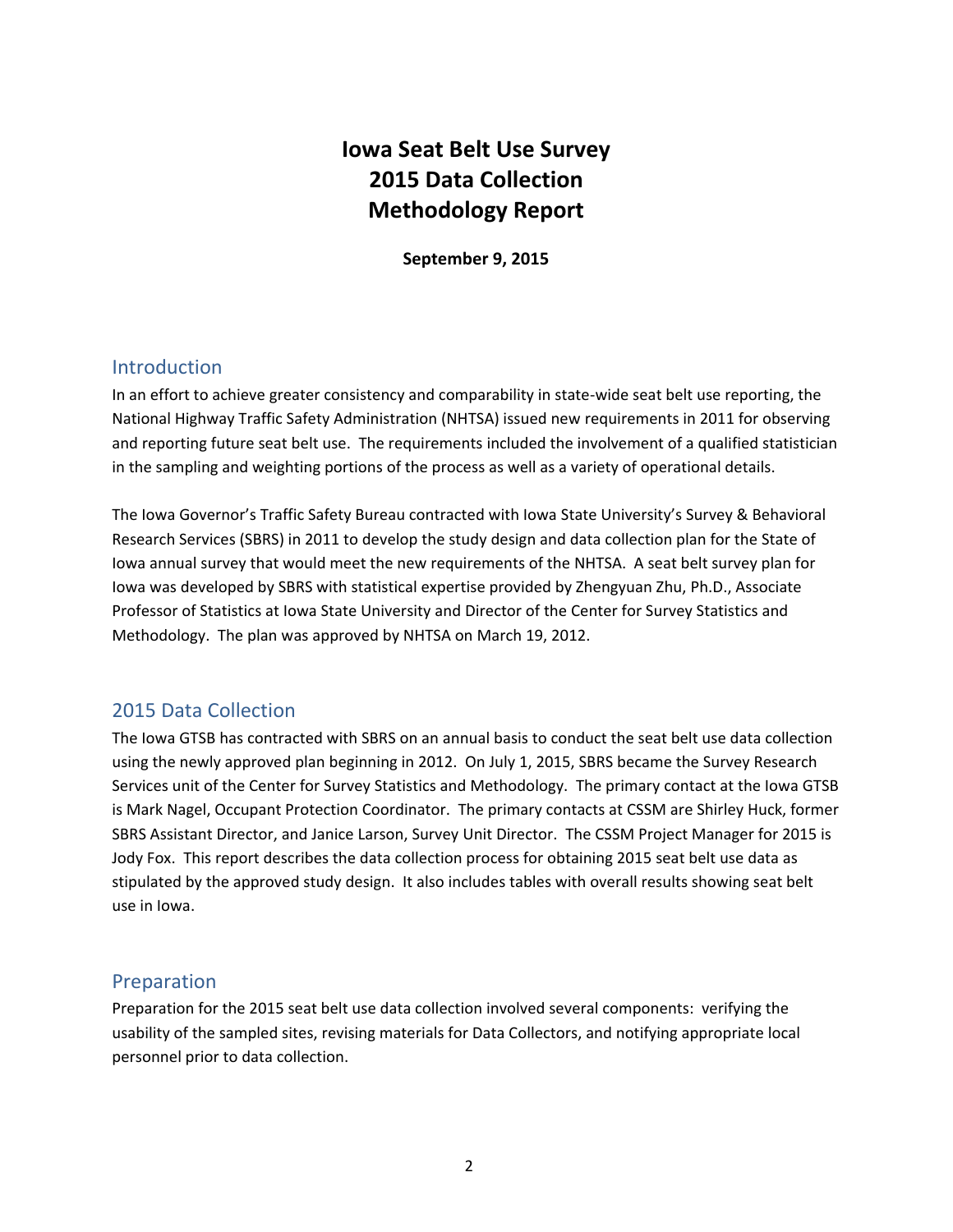#### Site Verification.

The Iowa Seat Belt Survey Plan includes 75 sites sampled for annual observation, with 5 sites in each of 15 sampled counties. The sites are identified by MSLINK numbers. CSSM has worked with staff from *InTrans*, the Iowa State University Institute of Transportation, to obtain data and photographic resources that allowed staff to examine each site for accessibility, safety, and practicality.

The sites observed in 2015 were identical to those observed in 2014 with one exception. One interstate highway site had been problematic in the past. Different observation points for the site had been used each of the previous three years, but each was somewhat dangerous and difficult. There are no other good options for a primary road site in that county, so the decision was made to use another established site twice, once observing eastbound traffic and once observing westbound traffic. No new alternate sites were needed in 2015.

#### Materials Preparation.

After the 75 sites were finalized, CSSM staff reviewed observation forms from previous years and examined sites on maps and Google Earth to verify observation points that would be safe and still provide the visibility necessary to observe seat belt use. The Project Manager checked road construction schedules and, although construction existed in some places, there were no sites that would require an alternate location for that reason. CSSM staff prepared a series of maps for Data Collectors to use as references when traveling to sites. Department of Transportation maps, Google maps, and city maps all served as effective resources.

Equipment was procured for use by the Data Collectors, including vests, hats, warning lights, signs, stop watches, and clickers. Data Collection schedules were prepared for each Data Collector and administrative procedures were documented.

#### Notification.

Prior to the data collection process, the GTSB representative notified law enforcement personnel in each of the site areas. CSSM staff notified other appropriate city/county and Department of Transportation personnel. The purpose was to ensure that the appropriate people in each site area would be aware of the project and the days and times that Data Collectors would be at work in their area.

# Data Collection Staff Training

Iowa utilized four data collectors in 2015, responsible for 3-4 counties each. All four data collectors were experienced, having worked as data collectors for the project in the past. The primary Quality Control Monitor from 2013 and 2014 originally planned to fulfill that role again in 2015 but shortly before data collection was forced to cancel due to family reasons. As a result, the survey unit director and project manager served as Quality Control Monitors, dividing the work between them.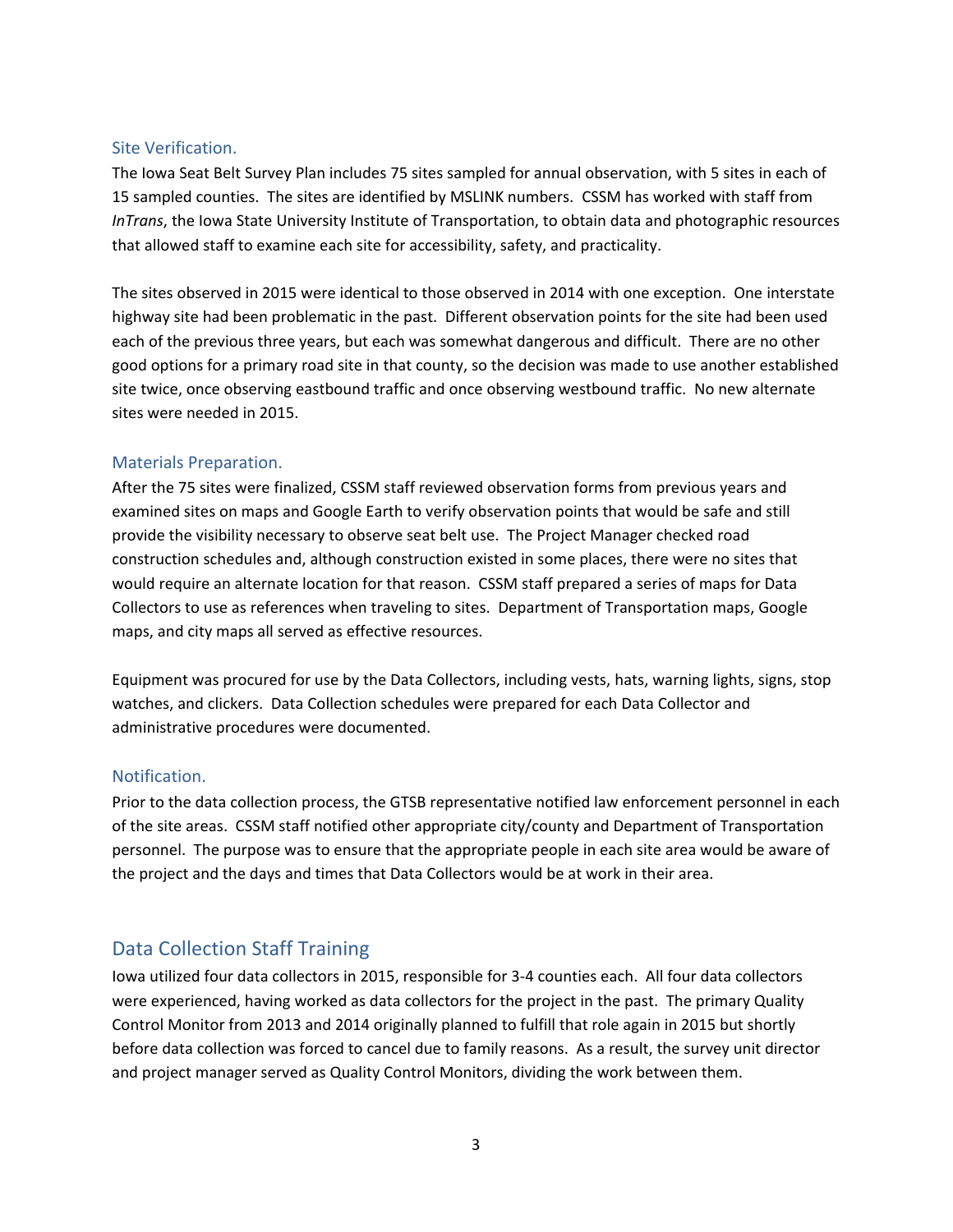Because all staff was experienced, training was conducted in one day rather than two days. Training was held at CSSM facilities on June 8, 2015, with field data collection beginning on June 9, 2015. The training included a combination of lecture, classroom and field exercises. Training sessions covered data collection protocols, including how to find the observation sites, choosing an observation location, how to properly collect data, practice in what counts as "use," "nonuse," and "use unknown" regarding belt use, what to do if data cannot be collected at a site due to road construction, weather, or other circumstances, and the appropriate management and submission of collected data. In the past, roadside safety training has been provided by the Safety Circuit Rider at Iowa State University's Institute for Transportation (*InTrans*). The *InTrans* Safety Circuit Rider position was vacant at the time of 2015 training, so roadside safety was addressed by the survey unit director using materials provided in previous years by the *InTrans* Safety Circuit Rider. The 2015 training syllabus is shown in Figure 1.

The QC Monitors (the project manager and survey unit director) reviewed the specific duties of the position. Quality Control duties included conducting unannounced site visits to a minimum of two sites for each Data Collector (11% of the total sites) and reviewing the Data Collector's field protocol. The QC Monitors met with the Data Collectors in the field to answer questions and offer assistance as needed.

Data Collectors were provided with bright yellow vests and hats to wear for safety and protection from sun and light rain. Each Data Collector also had a flashing yellow light to put on his/her car and a clicker-counter and stop watch to use as needed. New "Survey Crew Ahead" signs and sandbag weights were purchased for use in high speed areas and other sites as appropriate.

#### **Figure 1.**

# **Seat Belt Data Collectors 2015 Training Agenda** Seat Belt Survey Overview

| <b>SCAL DEIL SALVEY OVERVIEW</b>       |  |
|----------------------------------------|--|
| <b>Study Design</b>                    |  |
| <b>NHTSA Requirements</b>              |  |
| Data Collection Requirements           |  |
| Definitions of terms                   |  |
| Data Collection Procedures             |  |
| Assignments & Rescheduling             |  |
| Site Locations                         |  |
| Low/High volume roadways               |  |
| Locating assigned sites                |  |
| Site assignment sheets & maps          |  |
| Data Collection                        |  |
| Data Collection & Observation forms    |  |
| Recording alternate site information   |  |
| <b>Traffic Counts</b>                  |  |
| Recording observations                 |  |
| Sites on Google Earth                  |  |
| Safety and Security                    |  |
| Signage and visibility                 |  |
| Roadway safety                         |  |
| <b>Quality Control and QC monitors</b> |  |
| Timesheets and expense reports         |  |
| <b>Field Practice</b>                  |  |
| Setting up new road work signs         |  |
| Highway observations                   |  |
| Debriefing                             |  |
|                                        |  |

#### Observation Protocols and Procedures

All passenger vehicles, including commercial vehicles weighing less than 10,000 pounds, were eligible for observation. Data Collectors completed two forms in the field, the Observation Site Form and the Observation Tally Form, which are shown in Appendix A and B. The Observation Site Form documented descriptive information about each site. Data Collectors recorded information including observation date, site location and number, alternative site data, traffic directions and lanes available and observed, start and end times for observations, and weather conditions.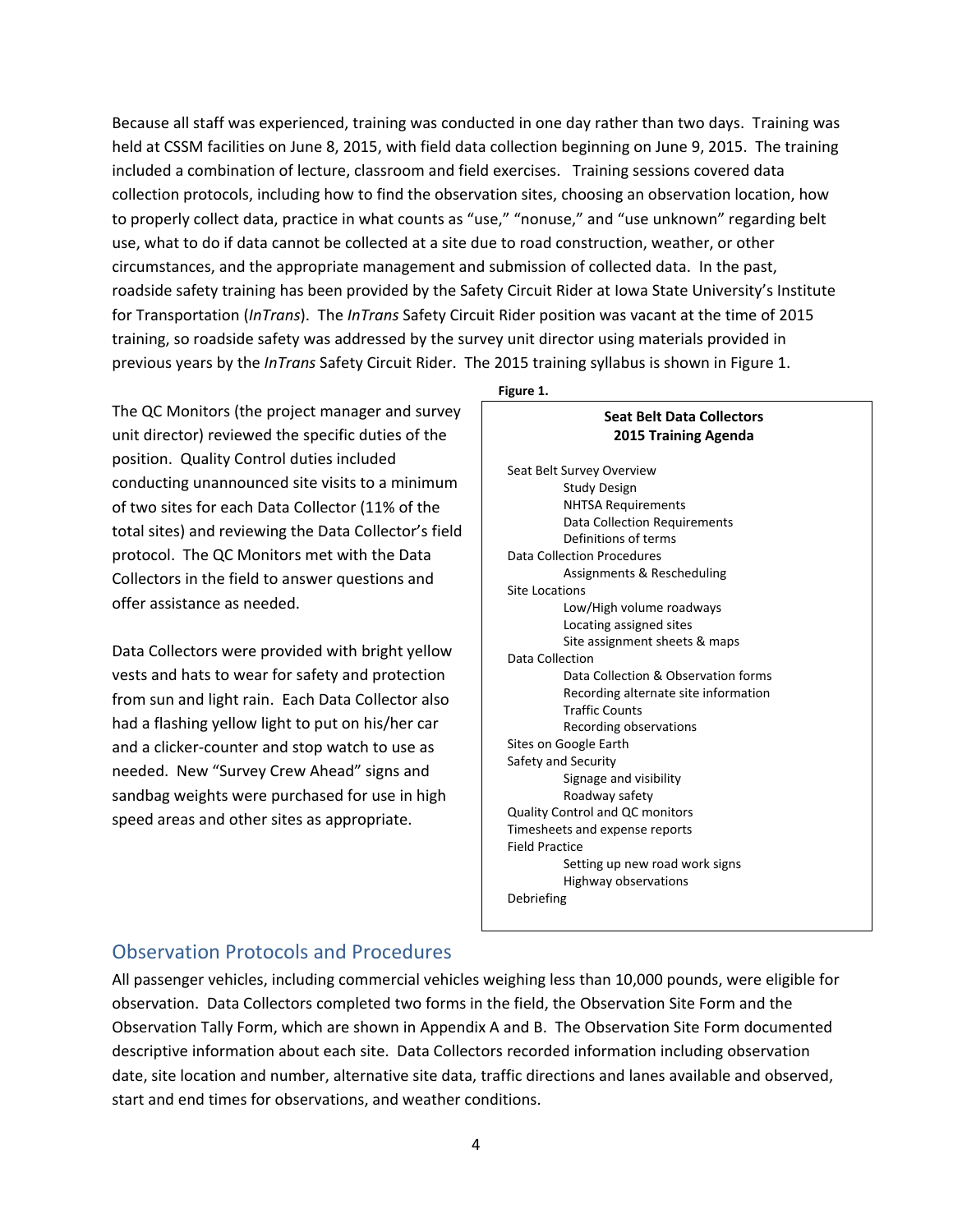The Observation Tally Form was used to mark belt use/non-use/unknown use for front drivers and passengers. Using the Observation Tally Form, seat belt use observations were made of all passenger vehicle drivers and right front seat occupants in the selected lane. The only passenger vehicle right front seat occupants excluded from the study were child passengers traveling in child seats with harness straps. If there was no passenger in the right front seat of an observed vehicle that information was also noted on the Observation Tally Form.

**Seat Belt use categories -** Data Collectors recorded belt use for the driver and right front seat passenger using the definitions shown in Figure 2 below, which were provided in the federal regulations.

| Figure 2. |                |                                                                                              |
|-----------|----------------|----------------------------------------------------------------------------------------------|
| Code      | <b>Meaning</b> | <b>Definition</b>                                                                            |
|           | Yes, belted    | The shoulder belt is in front of the person's shoulder.                                      |
| N         | No, unbelted   | The shoulder belt is not in front of the person's shoulder.                                  |
| U         | Unknown        | It cannot reasonably be determined whether the driver or right front<br>passenger is belted. |
| NP        | No passenger   | There is no right front passenger present.                                                   |

Scheduling.

Data collectors were assigned one county with five observation sites per work day. A schedule of sites with observation start times was provided by the office in order to ensure a representative sampling of times of day for the data collection and to allow for proper notification of county/city and law enforcement personnel. Observations were to start at the assigned times and continue for exactly 45 minutes.

#### Observations.

Data Collectors observed one lane and one direction of travel per observation site. The direction of travel was randomly assigned by the office; however, Data Collectors were allowed to observe the other direction if safety or windshield glare dictated. Deviations from the randomly assigned direction were noted on the Observation Site Form. If an assigned road segment included an intersection, Data Collectors were instructed to observe traffic traveling on the assigned road segment, not the crossstreet.

Lower volume roadways such as county roads and streets were observed from a field drive or other location at which data collectors could safely move their vehicles from the roadway. In some cases Data Collectors observed from their vehicle while, in other cases, observing from outside of the vehicle was most effective.

Whenever possible, observations for high-volume, limited access roadways were made from an overpass. Observing from an overpass allowed for comparatively easy viewing of seatbelt use for both the driver and the passenger. Gravel road overpasses were preferred because of the low traffic volume,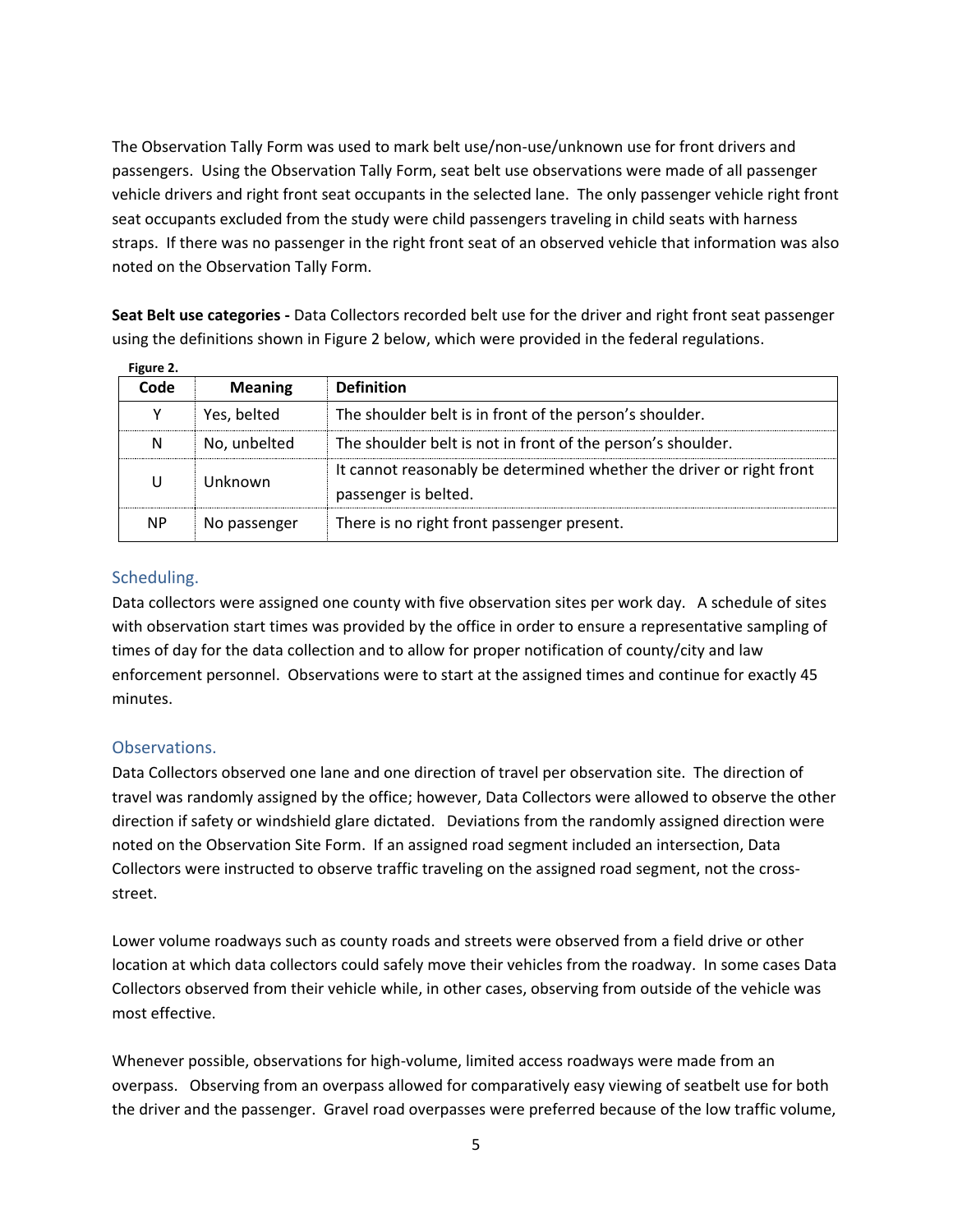reducing safety hazards to the Data Collector. In some instances observing from an overpass required moving the observation point from the specific road segment by a few miles; however, because of the limited exit and entrance to these roadways, there were no significant changes to the observed vehicles between the assigned road segment and the observation point.

If a low volume overpass was not available, Data Collectors were allowed to observe traffic at an exit ramp or rest stop. Because the exit ramp/rest stop only sampled a portion of the traffic passing on the main highway, an additional traffic volume count was required in order to adjust for the reduced numbers. Data collectors completed a traffic count of the assigned highway segment immediately following the observations at the ramp/rest stop. From a safe observation point from which to view passing cars (but not necessarily belt usage), the data collector counted passing cars in one direction and in one lane of the assigned road segment, timing the number of minutes to reach a count of 100 cars. If the traffic volume was low, the count continued for 15 minutes, at which point the data collector recorded the number of cars observed in a 15 minute time frame. This traffic count information was recorded on the Observation Site Form and was used to adjust the seat belt usage observation data when observations were made away from the selected road segment at a rest stop or exit ramp. Only one rest stop site was used in 2015.

#### Alternate Sites.

If locating a useable and safe place to observe required the Data collector to deviate farther than 2 miles (or more than one block in city situations) from the selected road segment, he/she was instructed to call the office before proceeding and to note the location as an alternate site on the Observation Site form. For the 2015 data collection, there were no new alternate sites needed unexpectedly. The only change from 2014 was planned prior to data collection as described on page 3. One interstate highway site had been problematic in the past. Different observation points had been used each of the previous three years, but each was somewhat dangerous and difficult. There are no other good options for a primary road site in that county, so the decision was made to use another established site twice, once observing eastbound traffic and once observing westbound traffic.

#### Rescheduling.

If an assigned road segment was temporarily unavailable due to a traffic accident or inclement weather, data collection was to be rescheduled another week for the same time and day of the week. There was quite a bit of intermittent light rain and drizzle during the observation week, however no observation periods were cancelled due to weather. One observation period was rained out in the morning but was completed later on the same day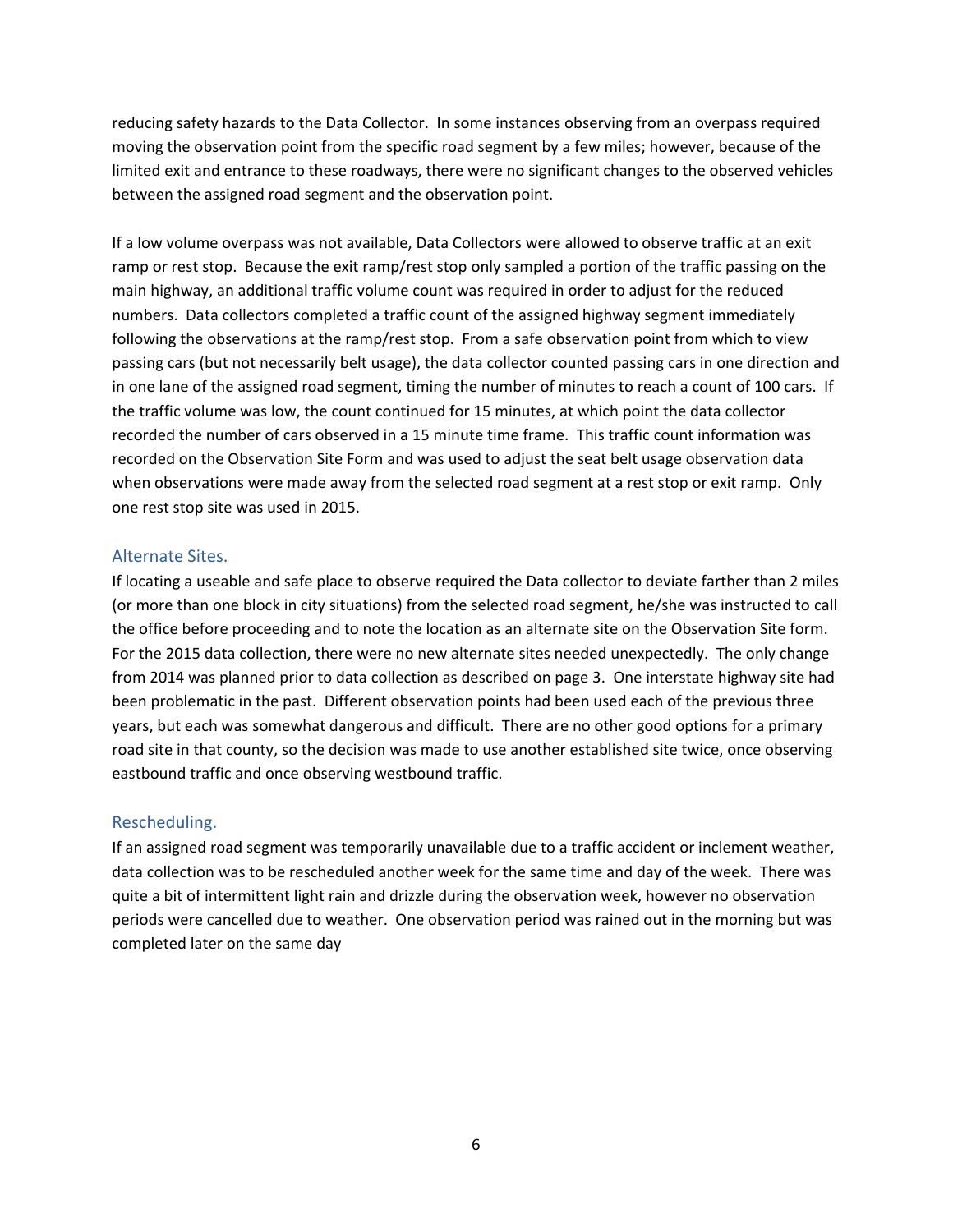#### Results

Data collection for 2015 occurred from Tuesday, June 9, through Monday, June 15, 2015. The 2015 seat belt use data collection resulted in the observation of **13,342 passenger vehicles**, with a right front seat passenger in 4,733 of those vehicles, for a total of **18,075 potential observations** of belt use. Of these 18,075 potential observations, there were 12,304 drivers and 4,286 right front passengers who were observed to be wearing seat belts (total 16,590 seat belt users). Seat belts were not worn by 672 drivers and 301 right front passengers (total 973 unbelted). Data collectors were unable to observe the seat belt use of 366 drivers and 146 passengers (total 512 unknown use). The unknown use, or **"nonresponse rate," is .0283 or 2.83%**. This is well within the range allowed by federal regulations, which require the nonresponse rate to be below 10%.

The number of observations in 2015 is very similar to 2014. The number of cars observed is slightly higher in 2015 but with fewer right front passengers. The number of total observations is also higher (18,075 compared to 17,568 in 2014). Federal regulations require a minimum of 7500 observations, and the 2015 total of 13,342 passenger vehicles with 18,075 observed occupants far exceeds the minimum. Each data collector was observed by a quality control monitor at two unannounced sites to ensure compliance with project protocols. This comprises 10.7% of the sites (8 out of 75), which exceeds the minimum of 5% required by federal regulations.

Federal regulations require the calculation of seat belt use to be conducted with weighted data as described in the approved survey plan. Based on the weighted data, **Iowa's overall seat belt use rate for 2015 is 92.96%**, with an estimated standard error of 0.0054 (± 1%). This is very consistent with the 2014 seat belt use rate of 92.80%.

# Tables and Appendices

Table 1 lists the 75 observation sites with selected characteristics and the number of belted drivers and right front passengers.

Tables 2 and 3 show the seat belt use of drivers and passengers by county. Table 2 contains the number or count of each category of belt use by drivers, passengers, and total for each sampled county. Table 3 contains two types of unweighted percentages of belt use for drivers, passengers, and combined total for each county. The "% of Total Belted" is the percent of the total number of persons (both drivers and passengers) who were belted. The "% of Known Belted" removes the persons with unknown belt use from the base number, so it becomes the percent of persons with known seat belt status who were belted. Note that these percentages are unweighted and the state-wide seat belt use percentage is slightly different than the weighted seat belt use percentage required by federal regulations for reporting. Nevertheless the unweighted percentages in Table 3 enable legitimate comparisons between seat belt users/nonusers and between counties.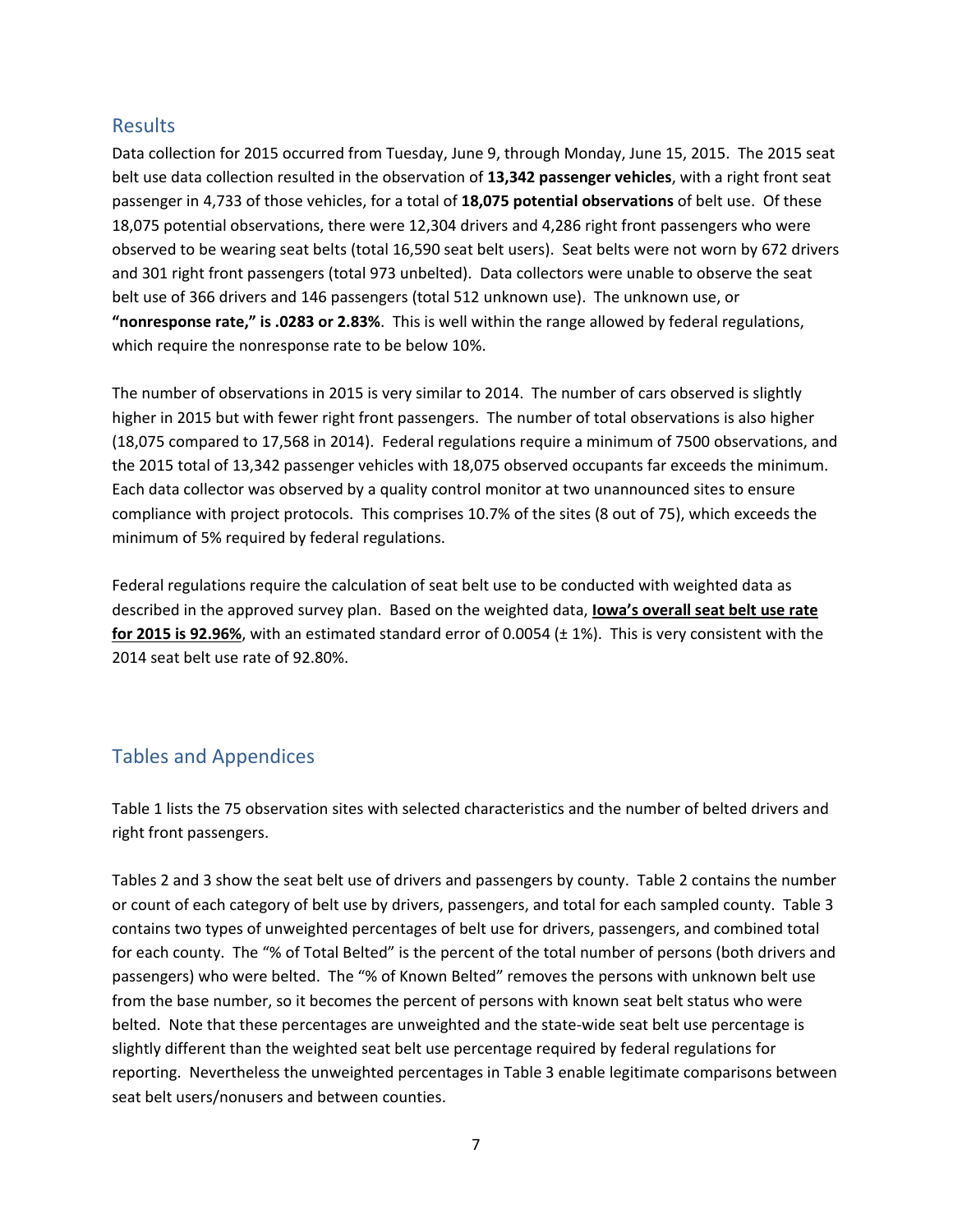Tables 4 and 5 show the seat belt use of drivers and passengers by road type. Table 4 contains the number in each category and Table 5 contains unweighted percentages. Federal regulations required the new survey plan to classify road types as primary (including interstates), secondary, and local.

Table 6 contains seat belt use of drivers and passengers by day of the week and road type. The percentages included in the table are unweighted.

Table 7 contains seat belt use of drivers and passengers by time of day and road type. The percentages included in the table are unweighted.

Table 8 contains sample weights for each observation site as well as seat belt use for drivers and passengers (number or count). This information is used for Part B reporting purposes.

Appendix A. Observation Site Form

Appendix B. Observation Tally Form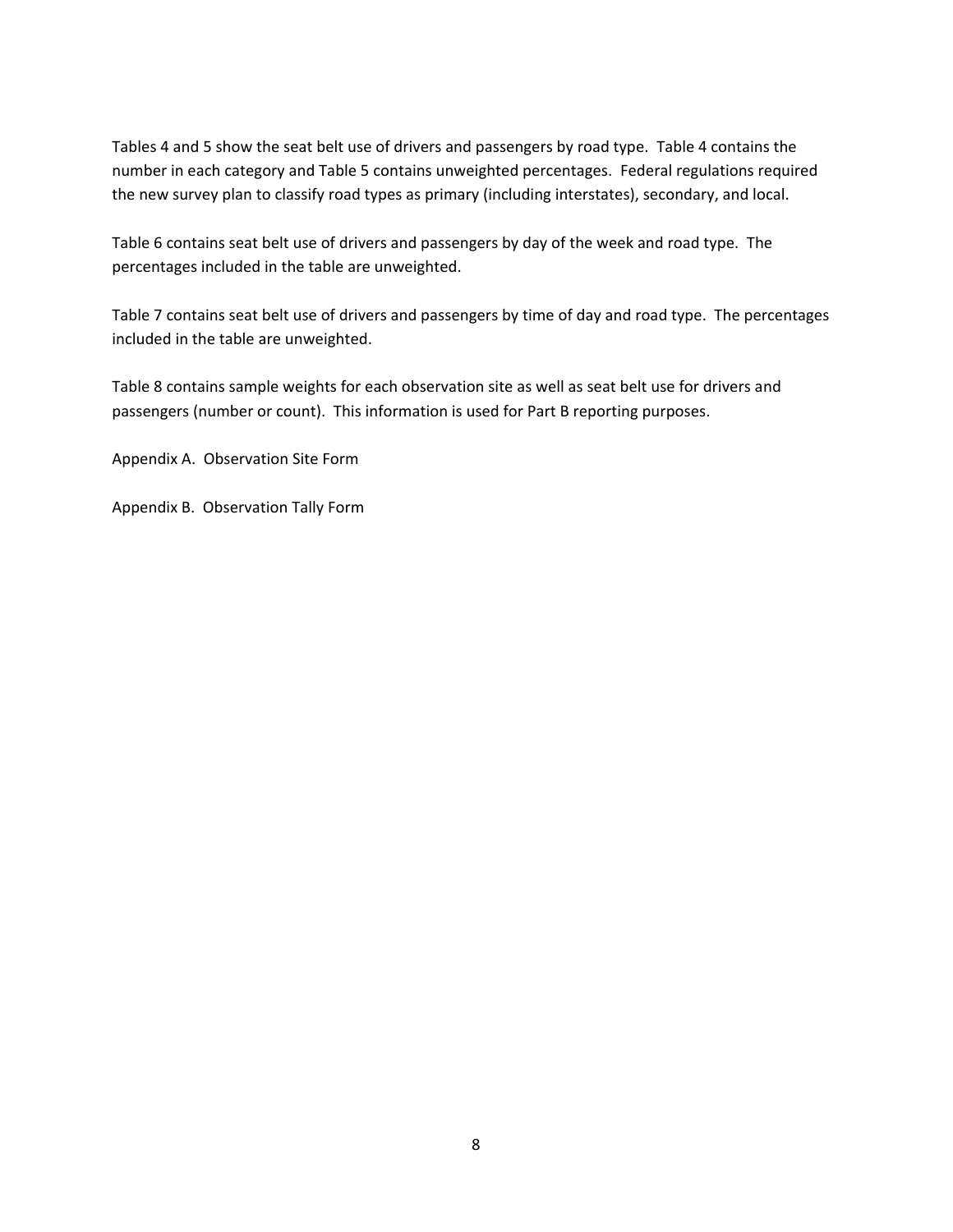# **Table 1. 2015 Seat Belt Usage**

|              |                   |               |                               |                  |       | <b>Start</b> | Vehicle | <b>Drivers</b> | <b>Right Front</b> | <b>Right Front</b> |
|--------------|-------------------|---------------|-------------------------------|------------------|-------|--------------|---------|----------------|--------------------|--------------------|
| No.          | County            | <b>MSLINK</b> | Location                      | <b>Road Type</b> | Day   | <b>Time</b>  | Count   | <b>Belted</b>  | Passenger          | Passenger          |
|              |                   |               |                               |                  |       |              |         |                | Count              | <b>Belted</b>      |
| $\mathbf{1}$ | <b>Black Hawk</b> | 15146         | Logan Ave                     | Secondary        | Sat   | 11:00 AM     | 181     | 159            | 79                 | 70                 |
| 2            | <b>Black Hawk</b> | 19553         | Wagner Rd                     | Local            | Sat   | 12:00 PM     | 68      | 57             | 23                 | 21                 |
| 3            | <b>Black Hawk</b> | 20423         | W 4th St                      | Secondary        | Sat   | 1:52 PM      | 132     | 110            | 45                 | 37                 |
| 4            | <b>Black Hawk</b> | 14934         | <b>US 20</b>                  | Secondary        | Sat   | 3:20 PM      | 415     | 356            | 213                | 189                |
| 5            | <b>Black Hawk</b> | 14766         | I-380/Hwy 27                  | Primary          | Sat   | 5:02 PM      | 227     | 202            | 156                | 136                |
| 6            | Grundy            | 104904        | IA 57/110th                   | Secondary        | Fri   | 9:02 AM      | 41      | 36             | 4                  | $\overline{2}$     |
| 7            | Grundy            | 309294        | <b>US 20</b>                  | Secondary        | Fri   | 10:22 AM     | 238     | 214            | 105                | 85                 |
| 8            | Grundy            | 104906        | Hwy 175/240th St              | Secondary        | Fri   | 12:04 PM     | 33      | 29             | 11                 | 10                 |
| 9            | Grundy            | 104947        | Hwy 175/260th/Grundy Ave      | Secondary        | Fri   | 1:56 PM      | 51      | 40             | 5                  | 4                  |
| 10           |                   |               |                               |                  | Fri   | 3:01 PM      | 41      | 28             | 7                  | 6                  |
|              | Grundy            | 105710        | <b>Blackhawk St</b>           | Local            |       |              |         |                |                    |                    |
| 11           | Hardin            | 113806        | <b>US-65</b>                  | Secondary        | Thurs | 8:50 AM      | 30      | 28             | 7                  | $\overline{7}$     |
| 12           | Hardin            | 115349        | Washington Ave/Old US 20      | Local            | Thurs | 9:58 AM      | 147     | 121            | 38                 | 31                 |
| 13           | Hardin            | 113774        | <b>US-65</b>                  | Secondary        | Thurs | 11:27 AM     | 84      | 73             | 31                 | 24                 |
| 14           | Hardin            | 317413        | <b>US-20</b>                  | Secondary        | Thurs | 1:29 PM      | 172     | 145            | 62                 | 56                 |
| 15           | Hardin            | 332704        | E Main St                     | Local            | Thurs | 2:45 PM      | 13      | 10             | $\mathbf{1}$       | $\mathbf{1}$       |
| 16           | Howard            | 123235        | <b>US 63</b>                  | Secondary        | Sun   | 10:01 AM     | 54      | 50             | 34                 | 29                 |
| 17           | Howard            | 123337        | IA <sub>9</sub>               | Secondary        | Sun   | 11:05 AM     | 72      | 61             | 37                 | 32                 |
| 18           | Howard            | 123901        | N Elm St                      | Local            | Sun   | 12:54 PM     | 57      | 42             | 20                 | 15                 |
| 19           | Howard            | 123646        | Oak Ave                       | Local            | Sun   | 2:40 PM      | 17      | 14             | 5                  | 5                  |
| 20           | Howard            | 123218        | <b>US 63</b>                  | Secondary        | Sun   | 4:07 PM      | 81      | 71             | 49                 | 38                 |
| 21           | lowa              | 128308        | IA 212/Western Ave            | Secondary        | Fri   | 8:30 AM      | 128     | 115            | 36                 | 35                 |
| 22           | lowa              | 128184        | $I-80$                        | Primary          | Fri   | 10:00 AM     | 256     | 244            | 142                | 131                |
|              |                   | 128805        |                               |                  |       |              |         |                |                    |                    |
| 23           | lowa              |               | U Ave                         | Local            | Fri   | 11:20 AM     | 5       | 5              | 2                  | $\overline{2}$     |
| 24           | lowa              | 128271        | $I-80$                        | Primary          | Fri   | 1:15 PM      | 320     | 306            | 167                | 159                |
| 25           | lowa              | 128271        | $I-80$                        | Primary          | Fri   | 2:10 PM      | 348     | 341            | 203                | 195                |
| 26           | Johnson           | 142458        | Co Rd F28/ Mehaffey Bridge Rd | Local            | Tues  | 9:00 AM      | 49      | 48             | 13                 | 11                 |
| 27           | Johnson           | 140584        | 180                           | Primary          | Tues  | 10:15 AM     | 175     | 171            | 57                 | 52                 |
| 28           | Johnson           | 140747        | 180                           | Primary          | Tues  | 11:40 AM     | 211     | 205            | 103                | 95                 |
| 29           | Johnson           | 143552        | N Dubuque St                  | Secondary        | Tues  | 1:35 PM      | 96      | 95             | 22                 | 21                 |
| 30           | Johnson           | 141004        | US 218/IA 27                  | Secondary        | Tues  | 2:50 PM      | 310     | 300            | 121                | 118                |
| 31           | Linn              | 166008        | 16th Ave SW                   | Secondary        | Mon   | 7:15 AM      | 202     | 193            | 28                 | 27                 |
| 32           | Linn              | 161809        | 32nd St, NE, Cedar Rapids     | Secondary        | Mon   | 8:40 AM      | 185     | 178            | 26                 | 24                 |
| 33           | Linn              | 164085        | Center Point Rd               | Secondary        | Mon   | 10:00 AM     | 125     | 117            | 28                 | 27                 |
| 34           | Linn              | 158613        | I 380/Hwy 27                  | Primary          | Mon   | 11:15 AM     | 291     | 287            | 101                | 93                 |
| 35           | Linn              | 160569        | Co Rd D62/Coggon Rd           |                  | Mon   |              | 9       | 9              | 3                  | 3                  |
|              |                   |               |                               | Local            |       | 1:15 PM      |         |                |                    |                    |
| 36           | Marion            | 180068        | IA 163                        | Secondary        | Mon   | 12:15 PM     | 207     | 189            | 66                 | 61                 |
| 37           | Marion            | 180790        | Co Rd G28/Washington St       | Local            | Mon   | 1:15 PM      | 60      | 55             | 16                 | 16                 |
| 38           | Marion            | 181891        | S Clark St                    | Local            | Mon   | 2:45 PM      | 226     | 199            | 41                 | 40                 |
| 39           | Marion            | 179982        | IA 92                         | Secondary        | Mon   | 4:00 PM      | 77      | 74             | 19                 | 19                 |
| 40           | Marion            | 179837        | IA <sub>5</sub>               | Secondary        | Mon   | 5:30 PM      | 111     | 98             | 30                 | 29                 |
| 41           | Polk              | 215201        | 135                           | Primary          | Thurs | 12:15 PM     | 411     | 387            | 131                | 115                |
| 42           | Polk              | 215390        | <b>1235</b>                   | Primary          | Thurs | 7:20 AM      | 1069    | 1012           | 100                | 93                 |
| 43           | Polk              | 227016        | University Ave                | Secondary        | Thurs | 8:40 AM      | 133     | 126            | 30                 | 28                 |
| 44           | Polk              | 226230        | 109th St                      | Local            | Thurs | 10:00 AM     | 82      | 73             | 10                 | 8                  |
| 45           | Polk              | 216760        | IA 141                        | Secondary        | Thurs | 1:45 PM      | 360     | 333            | 139                | 131                |
| 46           | Pottawattamie     | 233075        | S 10th St                     | Local            | Sun   | 10:30 AM     | 19      | 17             | 5                  | 3                  |
| 47           | Pottawattamie     | 229603        | W Broadway                    | Secondary        | Sun   | 12:15 PM     | 229     | 196            | 96                 | 78                 |
| 48           | Pottawattamie     | 229164        | 180                           | Primary          | Sun   | 1:20 PM      | 636     | 598            | 347                | 311                |
| 49           |                   | 334415        | 129                           |                  | Sun   |              | 417     | 399            | 270                | 250                |
|              | Pottawattamie     |               |                               | Primary          |       | 3:00 PM      |         |                |                    |                    |
| 50           | Pottawattamie     | 229207        | 180                           | Primary          | Sun   | 4:35 PM      | 309     | 304            | 208                | 191                |
| 51           | Scott             | 242971        | 180                           | Primary          | Wed   | 11:00 AM     | 236     | 228            | 110                | 104                |
| 52           | Scott             | 243108        | 180                           | Primary          | Wed   | 1:00 PM      | 18      | 16             | 6                  | 6                  |
| 53           | Scott             | 248805        | Valley Dr                     | Local            | Wed   | 2:05 PM      | 44      | 39             | 13                 | 12                 |
| 54           | Scott             | 247785        | Eastern Ave                   | Secondary        | Wed   | 3:45 PM      | 286     | 272            | 57                 | 47                 |
| 55           | Scott             | 246517        | E 53rd St                     | Secondary        | Wed   | 4:45 PM      | 401     | 380            | 94                 | 88                 |
| 56           | Shelby            | 249972        | Co Rd F58                     | Local            | Mon   | 9:30 AM      | 7       | 5              | $\mathbf{1}$       | $\mathbf{1}$       |
| 57           | Shelby            | 249594        | <b>US 59</b>                  | Secondary        | Mon   | 10:55 AM     | 104     | 96             | 39                 | 34                 |
| 58           | Shelby            | 250640        | 19th St                       | Local            | Mon   | 3:30 PM      | 48      | 42             | 12                 | 11                 |
| 59           | Shelby            | 250675        | 12th St/Linden Rd             | Secondary        | Mon   | 1:24 PM      | 104     | 89             | 25                 | 18                 |
| 60           | Shelby            | 249736        | IA-44/1000th St               | Secondary        | Mon   | 2:30 PM      | 32      | 28             | 5                  | 5                  |
| 61           | Story             | 257296        | Lincoln Way                   | Secondary        | Wed   | 7:30 AM      | 181     | 165            | 35                 | 30                 |
| 62           | Story             | 257855        | University Blvd               | Secondary        | Wed   | 8:30 AM      | 272     | 255            | 81                 | 77                 |
| 63           | Story             | 255469        | $1 - 35$                      | Primary          | Wed   | 9:45 AM      | 459     | 413            | 134                | 127                |
|              |                   |               |                               |                  |       |              |         |                |                    |                    |
| 64           | Story             | 256910        | Co Rd E29/190th St            | Local            | Wed   | 12:00 PM     | 43      | 37             | 10                 | 9                  |
| 65           | Story             | 255562        | $1 - 35$                      | Primary          | Wed   | 1:30 PM      | 343     | 321            | 132                | 122                |
| 66           | Warren            | 273908        | $1 - 35$                      | Primary          | Tues  | 9:15 AM      | 154     | 145            | 51                 | 45                 |
| 67           | Warren            | 334871        | $1 - 35$                      | Primary          | Tues  | 10:34 AM     | 205     | 185            | 101                | 88                 |
| 68           | Warren            | 275330        | S 5th St                      | Local            | Tues  | 12:39 PM     | 60      | 51             | 14                 | 9                  |
| 69           | Warren            | 274137        | US 65/69                      | Secondary        | Tues  | 1:54 PM      | 289     | 268            | 81                 | 72                 |
| 70           | Warren            | 311642        | $IA-5$                        | Secondary        | Tues  | 3:15 PM      | 554     | 495            | 119                | 102                |
| 71           | Webster           | 283317        | Co P70/Taylor Ave             | Local            | Sat   | 9:45 AM      | 22      | 20             | 8                  | 8                  |
| 72           | Webster           | 283683        | Co D20/200th St               | Local            | Sat   | 12:00 PM     | 61      | 53             | 31                 | 27                 |
| 73           | Webster           | 311763        | 2nd Ave N                     | Secondary        | Sat   | 1:45 PM      | 45      | 40             | 11                 | 11                 |
| 74           | Webster           | 283806        | Old Hwy 20/ Co D20            | Secondary        | Sat   | 3:00 PM      | 113     | 97             | 51                 | 49                 |
| 75           | Webster           | 283076        | IA 7/190th St                 | Secondary        | Sat   | 4:15 PM      | 51      | 44             | 20                 | 20                 |
|              | <b>TOTALS</b>     |               |                               |                  |       |              | 13342   | 12304          | 4733               | 4286               |
|              |                   |               |                               |                  |       |              |         |                |                    |                    |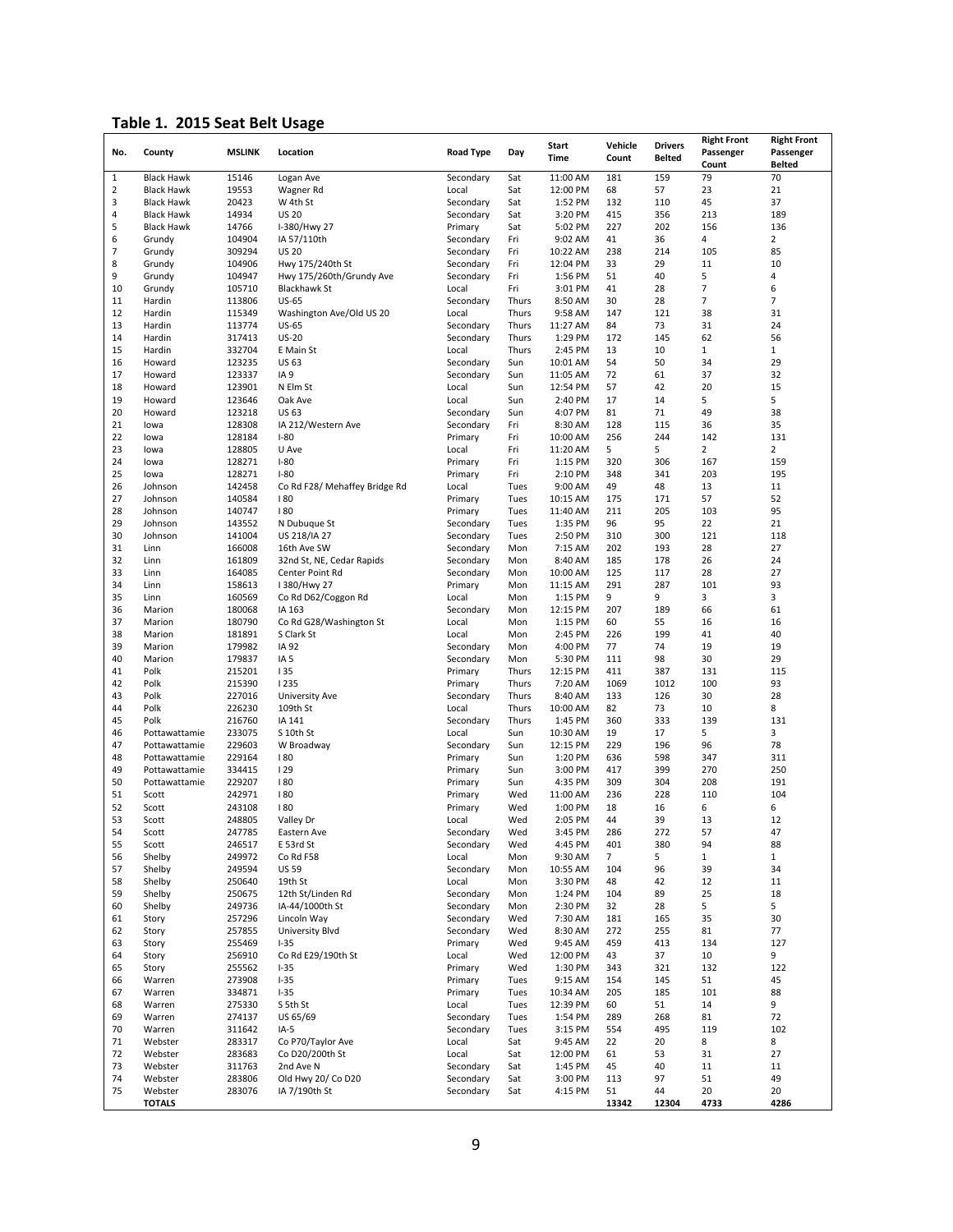|                   | <b>Drivers</b> |               |                             |                |              | <b>Right Front Passengers</b> |                             |              |              | <b>TOTAL</b>  |                             |              |  |
|-------------------|----------------|---------------|-----------------------------|----------------|--------------|-------------------------------|-----------------------------|--------------|--------------|---------------|-----------------------------|--------------|--|
| County            | Total          | <b>Belted</b> | <b>Not</b><br><b>Belted</b> | Un-<br>known   | <b>Total</b> | <b>Belted</b>                 | <b>Not</b><br><b>Belted</b> | Un-<br>known | <b>Total</b> | <b>Belted</b> | <b>Not</b><br><b>Belted</b> | Un-<br>known |  |
| <b>Black Hawk</b> | 1023           | 884           | 75                          | 64             | 516          | 453                           | 29                          | 34           | 1539         | 1337          | 104                         | 98           |  |
| Grundy            | 404            | 347           | 33                          | 24             | 132          | 107                           | 10                          | 15           | 536          | 454           | 43                          | 39           |  |
| Hardin            | 446            | 377           | 38                          | 31             | 139          | 119                           | 5                           | 15           | 585          | 496           | 43                          | 46           |  |
| Howard            | 281            | 238           | 25                          | 18             | 145          | 119                           | 15                          | 11           | 426          | 357           | 40                          | 29           |  |
| lowa              | 1057           | 1011          | 19                          | 27             | 550          | 522                           | 20                          | 8            | 1607         | 1533          | 39                          | 35           |  |
| Johnson           | 841            | 819           | $\overline{7}$              | 15             | 316          | 297                           | 16                          | 3            | 1157         | 1116          | 23                          | 18           |  |
| Linn              | 812            | 784           | 20                          | 8              | 186          | 174                           | 8                           | 4            | 998          | 958           | 28                          | 12           |  |
| Marion            | 681            | 615           | 48                          | 18             | 172          | 165                           | 6                           | $\mathbf{1}$ | 853          | 780           | 54                          | 19           |  |
| Polk              | 2055           | 1931          | 89                          | 35             | 410          | 375                           | 29                          | 6            | 2465         | 2306          | 118                         | 41           |  |
| Pottawattamie     | 1610           | 1514          | 69                          | 27             | 926          | 833                           | 81                          | 12           | 2536         | 2347          | 150                         | 39           |  |
| Scott             | 985            | 935           | 43                          | $\overline{7}$ | 280          | 257                           | 16                          | 7            | 1265         | 1192          | 59                          | 14           |  |
| Shelby            | 295            | 260           | 31                          | 4              | 82           | 69                            | 8                           | 5            | 377          | 329           | 39                          | 9            |  |
| Story             | 1298           | 1191          | 68                          | 39             | 392          | 365                           | 20                          | 7            | 1690         | 1556          | 88                          | 46           |  |
| Warren            | 1262           | 1144          | 72                          | 46             | 366          | 316                           | 34                          | 16           | 1628         | 1460          | 106                         | 62           |  |
| Webster           | 292            | 254           | 35                          | 3              | 121          | 115                           | 4                           | 2            | 413          | 369           | 39                          | 5            |  |
| <b>Total</b>      | 13342          | 12304         | 672                         | 366            | 4733         | 4286                          | 301                         | 146          | 18075        | 16590         | 973                         | 512          |  |

**Table 2. 2015 Driver and Passenger Seat Belt Use by County (n)**

| Table 3. 2015 Driver and Passenger Seat Belt Use by County (unweighted percentages) |  |
|-------------------------------------------------------------------------------------|--|
|-------------------------------------------------------------------------------------|--|

|                   | <b>Drivers</b>              |                             |                             | <b>Right Front Passengers</b> |                             | <b>TOTAL</b>                |
|-------------------|-----------------------------|-----------------------------|-----------------------------|-------------------------------|-----------------------------|-----------------------------|
| County            | % of Total<br><b>Belted</b> | % of Known<br><b>Belted</b> | % of Total<br><b>Belted</b> | % of Known<br><b>Belted</b>   | % of Total<br><b>Belted</b> | % of Known<br><b>Belted</b> |
| <b>Black Hawk</b> | 86.4%                       | 92.2%                       | 87.8%                       | 94.0%                         | 86.9%                       | 92.8%                       |
| Grundy            | 85.9%                       | 91.3%                       | 81.1%                       | 91.5%                         | 84.7%                       | 91.3%                       |
| Hardin            | 84.5%                       | 90.8%                       | 85.6%                       | 96.0%                         | 84.8%                       | 92.0%                       |
| Howard            | 84.7%                       | 90.5%                       | 82.1%                       | 88.8%                         | 83.8%                       | 89.9%                       |
| lowa              | 95.6%                       | 98.2%                       | 94.9%                       | 96.3%                         | 95.4%                       | 97.5%                       |
| Johnson           | 97.4%                       | 99.2%                       | 94.0%                       | 94.9%                         | 96.5%                       | 98.0%                       |
| Linn              | 96.6%                       | 97.5%                       | 93.5%                       | 95.6%                         | 96.0%                       | 97.2%                       |
| Marion            | 90.3%                       | 92.8%                       | 95.9%                       | 96.5%                         | 91.4%                       | 93.5%                       |
| Polk              | 94.0%                       | 95.6%                       | 91.5%                       | 92.8%                         | 93.5%                       | 95.1%                       |
| Pottawattamie     | 94.0%                       | 95.6%                       | 90.0%                       | 91.1%                         | 92.5%                       | 94.0%                       |
| Scott             | 94.9%                       | 95.6%                       | 91.8%                       | 94.1%                         | 94.2%                       | 95.3%                       |
| Shelby            | 88.1%                       | 89.3%                       | 84.1%                       | 89.6%                         | 87.3%                       | 89.4%                       |
| Story             | 91.8%                       | 94.6%                       | 93.1%                       | 94.8%                         | 92.1%                       | 94.6%                       |
| Warren            | 90.6%                       | 94.1%                       | 86.3%                       | 90.3%                         | 89.7%                       | 93.2%                       |
| Webster           | 87.0%                       | 87.9%                       | 95.0%                       | 96.6%                         | 89.3%                       | 90.4%                       |
| <b>Total</b>      | 92.2%                       | 94.8%                       | 90.6%                       | 93.4%                         | 91.8%                       | 94.5%                       |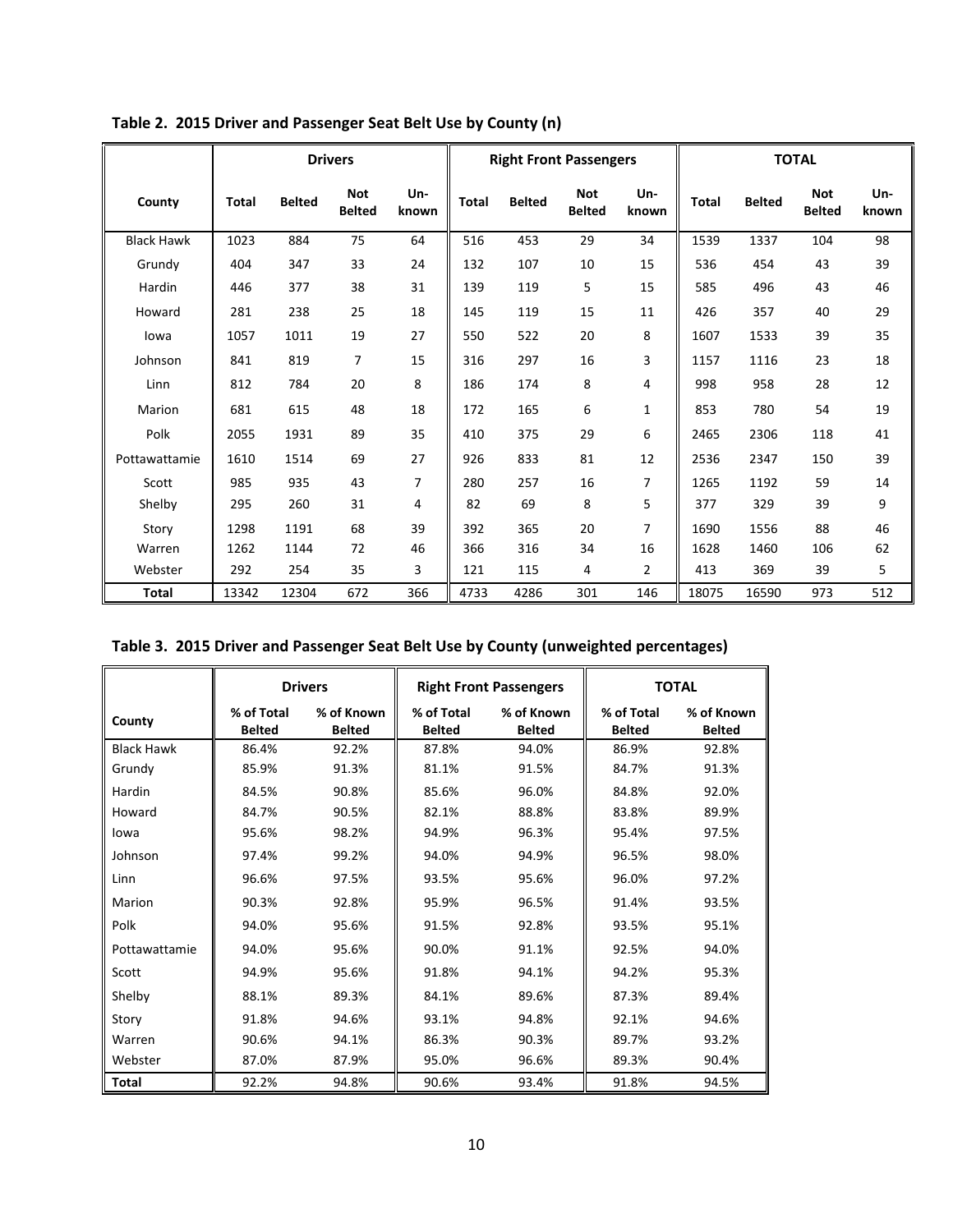|                  |       |               | <b>Drivers</b> |       | <b>Right Front Passengers</b> |               |               |       | <b>Total</b> |               |               |       |
|------------------|-------|---------------|----------------|-------|-------------------------------|---------------|---------------|-------|--------------|---------------|---------------|-------|
|                  |       |               | <b>Not</b>     | Un-   |                               |               | Not           | Un-   |              |               | Not           | Un-   |
| <b>Road Type</b> | Total | <b>Belted</b> | <b>Belted</b>  | Known | Total                         | <b>Belted</b> | <b>Belted</b> | Known | Total        | <b>Belted</b> | <b>Belted</b> | Known |
| Local            | 1078  | 925           | 119            | 34    | 273                           | 239           | 21            | 13    | l351         | 1164          | 140           | 47    |
| Primary          | 6085  | 5764          | 177            | 144   | 2519                          | 2313          | 153           | 53    | 8604         | 8077          | 330           | 197   |
| Secondary        | 6179  | 5615          | 376            | 188   | 1941                          | 1734          | 127           | 80    | 8120         | 7349          | 503           | 268   |
| <b>TOTAL</b>     | 13342 | 12304         | 672            | 366   | 4733                          | 4286          | 301           | 146   | 18075        | 16590         | 973           | 512   |

**Table 4. 2015 Seat Belt Use by Road Type (n)**

**Table 5. 2015 Seat Belt Use by Road Type (unweighted percentages)**

|                  |                                                            | <b>Drivers</b> |                             | <b>Right Front Passengers</b> | <b>TOTAL</b>                |                      |  |
|------------------|------------------------------------------------------------|----------------|-----------------------------|-------------------------------|-----------------------------|----------------------|--|
| <b>Road Type</b> | % of Total<br>% of Known<br><b>Belted</b><br><b>Belted</b> |                | % of Total<br><b>Belted</b> | % of Known<br><b>Belted</b>   | % of Total<br><b>Belted</b> | % of Known<br>Belted |  |
| Local            | 85.8%                                                      | 88.6%          | 87.5%                       | 91.9%                         | 86.2%                       | 89.3%                |  |
| Primary          | 94.7%                                                      | 97.0%          | 91.8%                       | 93.8%                         | 93.9%                       | 96.1%                |  |
| Secondary        | 90.9%                                                      | 93.7%          | 89.3%                       | 93.2%                         | 90.5%                       | 93.6%                |  |
| <b>TOTAL</b>     | 92.2%                                                      | 94.8%          | 90.6%                       | 93.4%                         | 91.8%                       | 94.5%                |  |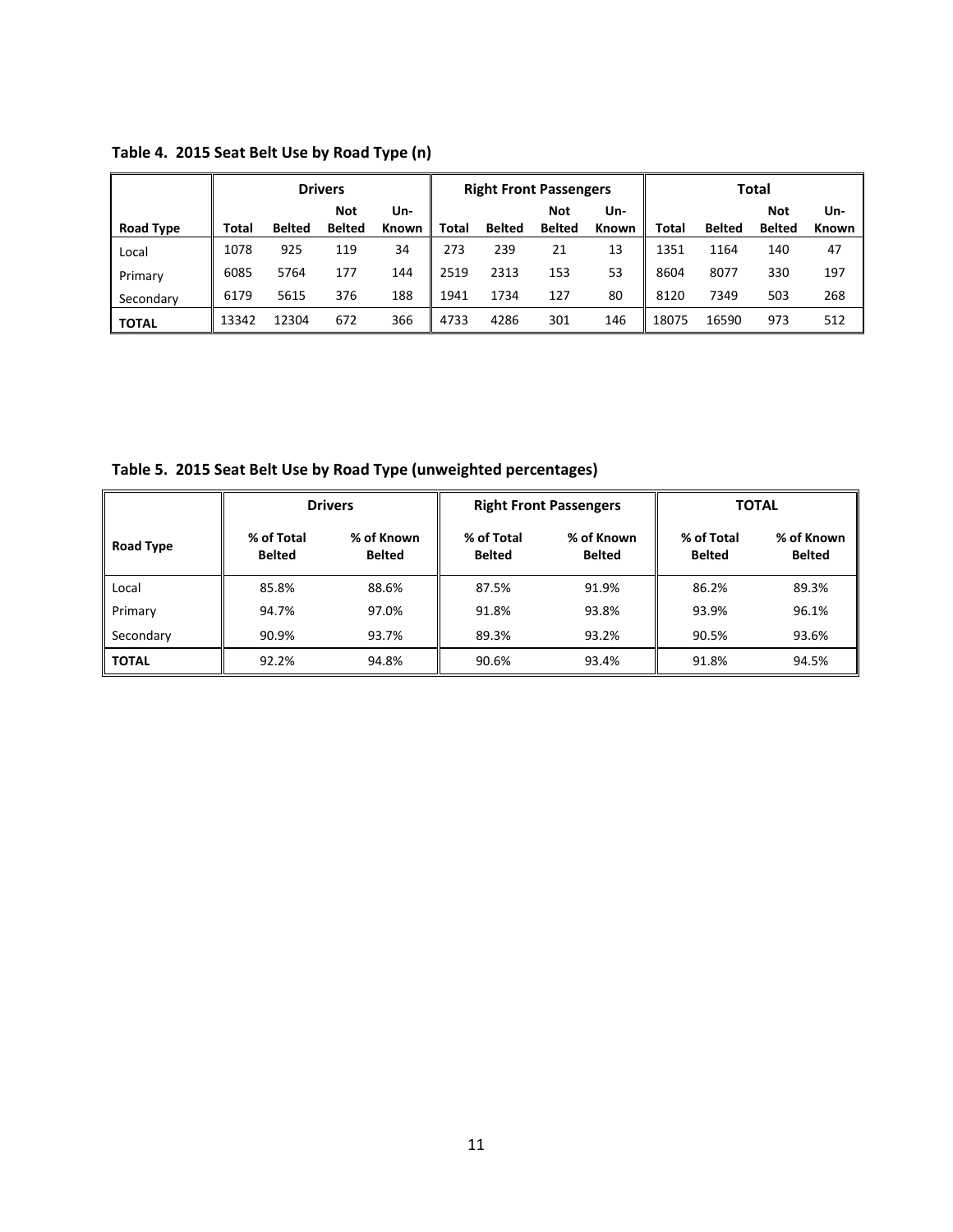|               | <b>Drivers</b><br><b>Belted</b> | <b>Total</b><br><b>Drivers</b> | Passengers<br><b>Belted</b> | <b>Total</b><br><b>Passengers</b> | % Drivers<br><b>Belted</b> | % Passengers<br><b>Belted</b> |
|---------------|---------------------------------|--------------------------------|-----------------------------|-----------------------------------|----------------------------|-------------------------------|
| <b>Sunday</b> | 1752                            | 1891                           | 952                         | 1071                              | 92.6%                      | 88.9%                         |
| Local         | 73                              | 93                             | 23                          | 30                                | 78.5%                      | 76.7%                         |
| Primary       | 1301                            | 1362                           | 752                         | 825                               | 95.5%                      | 91.2%                         |
| Secondary     | 378                             | 436                            | 177                         | 216                               | 86.7%                      | 81.9%                         |
| Monday        | 1659                            | 1788                           | 408                         | 440                               | 92.8%                      | 92.7%                         |
| Local         | 310                             | 350                            | 71                          | 73                                | 88.6%                      | 97.3%                         |
| Primary       | 287                             | 291                            | 93                          | 101                               | 98.6%                      | 92.1%                         |
| Secondary     | 1062                            | 1147                           | 244                         | 266                               | 92.6%                      | 91.7%                         |
| Tuesday       | 1963                            | 2103                           | 613                         | 682                               | 93.3%                      | 89.9%                         |
| Local         | 99                              | 109                            | 20                          | 27                                | 90.8%                      | 74.1%                         |
| Primary       | 706                             | 745                            | 280                         | 312                               | 94.8%                      | 89.7%                         |
| Secondary     | 1158                            | 1249                           | 313                         | 343                               | 92.7%                      | 91.3%                         |
| Wednesday     | 2126                            | 2283                           | 622                         | 672                               | 93.1%                      | 92.6%                         |
| Local         | 76                              | 87                             | 21                          | 23                                | 87.4%                      | 91.3%                         |
| Primary       | 978                             | 1056                           | 359                         | 382                               | 92.6%                      | 94.0%                         |
| Secondary     | 1072                            | 1140                           | 242                         | 267                               | 94.0%                      | 90.6%                         |
| Thursday      | 2308                            | 2501                           | 494                         | 549                               | 92.3%                      | 90.0%                         |
| Local         | 204                             | 242                            | 40                          | 49                                | 84.3%                      | 81.6%                         |
| Primary       | 1399                            | 1480                           | 208                         | 231                               | 94.5%                      | 90.0%                         |
| Secondary     | 705                             | 779                            | 246                         | 269                               | 90.5%                      | 91.4%                         |
| Friday        | 1358                            | 1461                           | 629                         | 682                               | 93.0%                      | 92.2%                         |
| Local         | 33                              | 46                             | 8                           | 9                                 | 71.7%                      | 88.9%                         |
| Primary       | 891                             | 924                            | 485                         | 512                               | 96.4%                      | 94.7%                         |
| Secondary     | 434                             | 491                            | 136                         | 161                               | 88.4%                      | 84.5%                         |
| Saturday      | 1138                            | 1315                           | 568                         | 637                               | 86.5%                      | 89.2%                         |
| Local         | 130                             | 151                            | 56                          | 62                                | 86.1%                      | 90.3%                         |
| Primary       | 202                             | 227                            | 136                         | 156                               | 89.0%                      | 87.2%                         |
| Secondary     | 806                             | 937                            | 376                         | 419                               | 86.0%                      | 89.7%                         |
| <b>Total</b>  | 12304                           | 13342                          | 4286                        | 4733                              | 92.2%                      | 90.6%                         |

**Table 6. 2015 Driver and Passenger Seat Belt Use by Day of Week and Road Type (n & unweighted %)**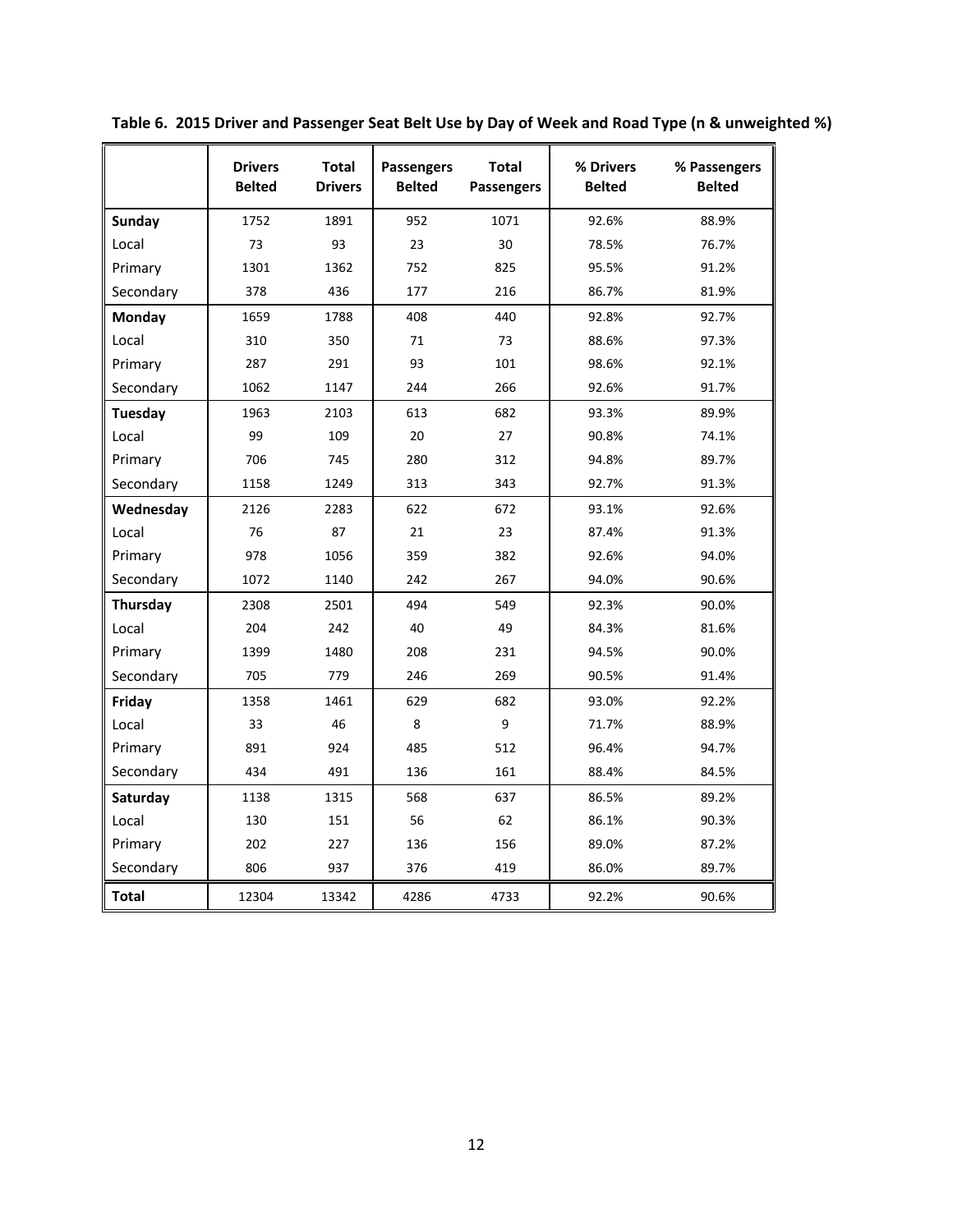|                    | <b>Drivers Belted</b> | <b>Total Drivers</b> | <b>Passengers Belted</b> | <b>Total Passengers</b> | % Drivers Belted | % Passengers Belted |
|--------------------|-----------------------|----------------------|--------------------------|-------------------------|------------------|---------------------|
| 7AM to 759AM       | 1370                  | 1452                 | 150                      | 163                     | 94.4%            | 92.0%               |
| Primary            | 1012                  | 1069                 | 93                       | 100                     | 94.7%            | 93.0%               |
| Secondary          | 358                   | 383                  | 57                       | 63                      | 93.5%            | 90.5%               |
| 8AM to 859AM       | 370                   | 400                  | 112                      | 117                     | 92.5%            | 95.7%               |
| Secondary          | 370                   | 400                  | 112                      | 117                     | 92.5%            | 95.7%               |
| 9AM to 959AM       | 566                   | 599                  | 118                      | 132                     | 94.5%            | 89.4%               |
| Local              | 53                    | 56                   | 12                       | 14                      | 94.6%            | 85.7%               |
| Primary            | 145                   | 154                  | 45                       | 51                      |                  | 88.2%               |
| Secondary          | 368                   | 389                  | 61                       | 67                      | 94.6%            | 91.0%               |
| 10AM to 1059AM     | 1625                  | 1782                 | 589                      | 662                     | 91.2%            | 89.0%               |
| Local              | 231                   | 270                  | 50                       | 61                      | 85.6%            | 82.0%               |
| Primary            | 1013                  | 1095                 | 398                      | 434                     | 92.5%            | 91.7%               |
| Secondary          | 381                   | 417                  | 141                      | 167                     | 91.4%            | 84.4%               |
| 11AM to 1159AM     | 909                   | 973                  | 359                      | 399                     | 93.4%            | 90.0%               |
| Local              | 5                     | 5                    | $\overline{2}$           | $\overline{2}$          | 100.0%           | 100.0%              |
| Primary            | 515                   | 527                  | 197                      | 211                     | 97.7%            | 93.4%               |
| Secondary          | 389                   | 441                  | 160                      | 186                     | 88.2%            | 86.0%               |
| 12PM to 1259PM     | 1153                  | 1263                 | 416                      | 471                     | 91.3%            | 88.3%               |
| Local              | 147                   | 172                  | 57                       | 64                      | 85.5%            | 89.1%               |
| Primary            | 592                   | 622                  | 210                      | 234                     | 95.2%            | 89.7%               |
| Secondary          | 414                   | 469                  | 149                      | 173                     | 88.3%            | 86.1%               |
| 1PM to 159PM       | 1727                  | 1875                 | 736                      | 814                     | 92.1%            | 90.4%               |
| Local              | 157                   | 186                  | 43                       | 53                      | 84.4%            | 81.1%               |
| Primary            | 1241                  | 1317                 | 598                      | 652                     | 94.2%            | 91.7%               |
| Secondary          | 329                   | 372                  | 95                       | 109                     | 88.4%            | 87.2%               |
| 2PM to 259PM       | 1199                  | 1301                 | 467                      | 502                     | 92.2%            | 93.0%               |
| Local              | 39                    | 44                   | 12                       | 13                      | 88.6%            | 92.3%               |
| Primary            | 341                   | 348                  | 195                      | 203                     | 98.0%            | 96.1%               |
| Secondary          | 819                   | 909                  | 260                      | 286                     | 90.1%            | 90.9%               |
| 3PM to 359PM       | 1940                  | 2154                 | 771                      | 840                     | 90.1%            | 91.8%               |
| Local              | 293                   | 345                  | 63                       | 66                      | 84.9%            | 95.5%               |
| Primary            | 399                   | 417                  | 250                      | 270                     | 95.7%            | 92.6%               |
| Secondary          | 1248                  | 1392                 | 458                      | 504                     | 89.7%            | 90.9%               |
| 4PM to 459PM       | 765                   | 804                  | 315                      | 353                     | 95.1%            | 89.2%               |
| Primary            | 304                   | 309                  | 191                      | 208                     | 98.4%            | 91.8%               |
| Secondary          | 461                   | 495                  | 124                      | 145                     | 93.1%            | 85.5%               |
| 5PM to 559PM       | 680                   | 739                  | 253                      | 280                     | 92.0%            | 90.4%               |
| Primary            | 202                   | 227                  | 136                      | 156                     | 89.0%            | 87.2%               |
| Secondary          | 478                   | 512                  | 117                      | 124                     | 93.4%            | 94.4%               |
| <b>Grand Total</b> | 12304                 | 13342                | 4286                     | 4733                    | 92.2%            | 90.6%               |

**Table 7. Driver and Passenger Seat Belt Use by Time of Day and Road Type (n & unweighted %)**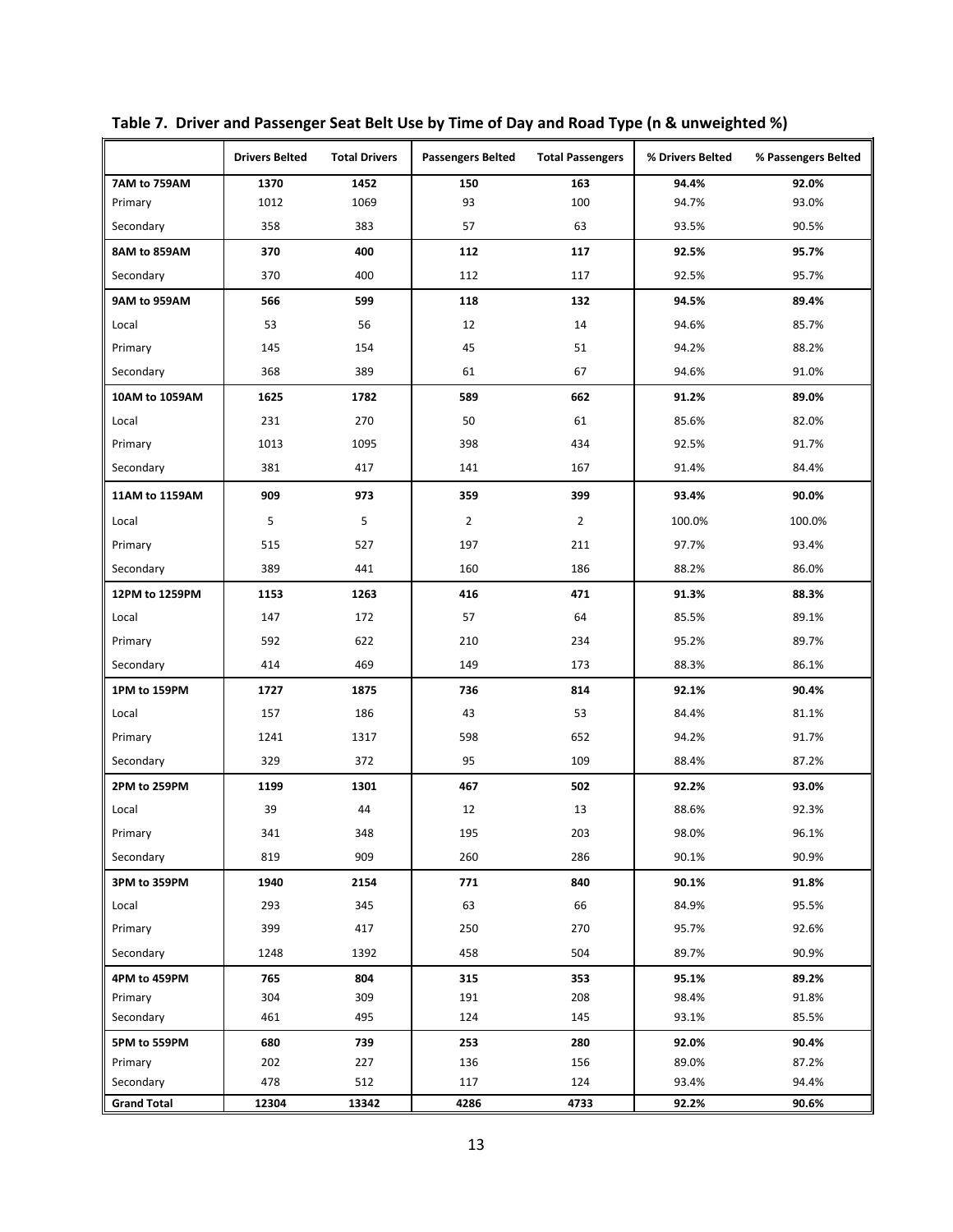| Site ID | <b>Site Type</b> | <b>Date</b><br>Observed | Sample<br>Weight | <b>Number</b><br>of<br><b>Drivers</b> | Number of<br>Front<br><b>Passengers</b> | <b>Number of</b><br><b>Occupants</b><br><b>Belted</b> | <b>Number of</b><br><b>Occupants</b><br><b>Unbelted</b> | Number of<br><b>Occupants</b><br><b>Unknown Belt</b><br>Use |
|---------|------------------|-------------------------|------------------|---------------------------------------|-----------------------------------------|-------------------------------------------------------|---------------------------------------------------------|-------------------------------------------------------------|
| 101     | Original         | 6/13/2015               | 193.41           | 181                                   | 79                                      | 229                                                   | 15                                                      | 16                                                          |
| 102     | Original         | 6/13/2015               | 479.81           | 68                                    | 23                                      | 78                                                    | $\overline{7}$                                          | 6                                                           |
| 103     | Original         | 6/13/2015               | 586.13           | 132                                   | 45                                      | 147                                                   | 17                                                      | 13                                                          |
| 104     | Original         | 6/13/2015               | 98.93            | 415                                   | 213                                     | 545                                                   | 44                                                      | 39                                                          |
| 105     | Original         | 6/13/2015               | 26.78            | 227                                   | 156                                     | 338                                                   | 21                                                      | 24                                                          |
| 106     | Original         | 6/12/2015               | 355.30           | 41                                    | 4                                       | 38                                                    | 4                                                       | 3                                                           |
| 107     | Original         | 6/12/2015               | 73.58            | 238                                   | 105                                     | 299                                                   | 18                                                      | 26                                                          |
| 108     | Original         | 6/12/2015               | 585.00           | 33                                    | 11                                      | 39                                                    | 3                                                       | $\overline{2}$                                              |
| 109     | Original         | 6/12/2015               | 3433.68          | 51                                    | 5                                       | 44                                                    | 8                                                       | 4                                                           |
| 110     | Original         | 6/12/2015               | 11996.92         | 41                                    | $\overline{7}$                          | 34                                                    | $10\,$                                                  | 4                                                           |
| 111     | Original         | 6/11/2015               | 522.63           | 30                                    | $\overline{7}$                          | 35                                                    | 0                                                       | $\overline{2}$                                              |
| 112     | Original         | 6/11/2015               | 1191.72          | 147                                   | 38                                      | 152                                                   | $20\,$                                                  | 13                                                          |
| 113     | Original         | 6/11/2015               | 138.30           | 84                                    | 31                                      | 97                                                    | $\overline{7}$                                          | 11                                                          |
| 114     | Original         | 6/11/2015               | 112.08           | 172                                   | 62                                      | 201                                                   | 14                                                      | 19                                                          |
| 115     | Original         | 6/11/2015               | 15849.14         | 13                                    | $\mathbf{1}$                            | 11                                                    | $\overline{2}$                                          | $\mathbf{1}$                                                |
| 116     | Original         | 6/14/2015               | 237.70           | 54                                    | 34                                      | 79                                                    | 4                                                       | 5                                                           |
| 117     | Original         | 6/14/2015               | 217.46           | 72                                    | 37                                      | 93                                                    | 8                                                       | $\,8\,$                                                     |
| 118     | Original         | 6/14/2015               | 1266.66          | 57                                    | 20                                      | 57                                                    | 15                                                      | 5                                                           |
| 119     | Original         | 6/14/2015               | 3435.69          | 17                                    | 5                                       | 19                                                    | $\overline{2}$                                          | 1                                                           |
| 120     | Original         | 6/14/2015               | 3026.32          | 81                                    | 49                                      | 109                                                   | 11                                                      | 10                                                          |
| 121     | Original         | 6/12/2015               | 2179.21          | 128                                   | 36                                      | 150                                                   | 11                                                      | 3                                                           |
| 122     | Original         | 6/12/2015               | 366.90           | 256                                   | 142                                     | 375                                                   | 9                                                       | 14                                                          |
| 123     | Alternate        | 6/12/2015               | 207.00           | 320                                   | 167                                     | 465                                                   | $10\,$                                                  | 12                                                          |
| 124     | Original         | 6/12/2015               | 3065.24          | 5                                     | $\overline{2}$                          | $\overline{7}$                                        | $\pmb{0}$                                               | $\pmb{0}$                                                   |
| 125     | Original         | 6/12/2015               | 30.88            | 348                                   | 203                                     | 536                                                   | 9                                                       | 6                                                           |
| 126     | Original         | 6/9/2015                | 394.31           | 49                                    | 13                                      | 59                                                    | 3                                                       | $\pmb{0}$                                                   |
| 127     | Original         | 6/9/2015                | 279.68           | 175                                   | 57                                      | 223                                                   | 4                                                       | 5                                                           |
| 128     | Original         | 6/9/2015                | 37.27            | 211                                   | 103                                     | 300                                                   | $10\,$                                                  | 4                                                           |
| 129     | Original         | 6/9/2015                | 1396.63          | 96                                    | 22                                      | 116                                                   | $\mathbf{1}$                                            | $\mathbf{1}$                                                |
| 130     | Original         | 6/9/2015                | 47.33            | 310                                   | 121                                     | 418                                                   | 5                                                       | $\,8\,$                                                     |
| 131     | Original         | 6/15/2015               | 1798.56          | 9                                     | 3                                       | 12                                                    | $\pmb{0}$                                               | $\pmb{0}$                                                   |
| 132     | Original         | 6/15/2015               | 89.02            | 291                                   | 101                                     | 380                                                   | 7                                                       | 5                                                           |
| 133     | Original         | 6/15/2015               | 207.73           | 125                                   | 28                                      | 144                                                   | 8                                                       | $\mathbf{1}$                                                |
| 134     | Original         | 6/15/2015               | 134.79           | 185                                   | 26                                      | 202                                                   | 8                                                       | $\mathbf{1}$                                                |
| 135     | Original         | 6/15/2015               | 2150.54          | 202                                   | 28                                      | 220                                                   | 5                                                       | 5                                                           |
| 136     | Original         | 6/15/2015               | 300.82           | 207                                   | 66                                      | 250                                                   | 15                                                      | 8                                                           |
| 137     | Original         | 6/15/2015               | 1412.11          | 60                                    | 16                                      | 71                                                    | 4                                                       | $\mathbf{1}$                                                |
| 138     | Original         | 6/15/2015               | 948.74           | 226                                   | 41                                      | 239                                                   | 22                                                      | 6                                                           |
| 139     | Original         | 6/15/2015               | 364.32           | 77                                    | 19                                      | 93                                                    | 3                                                       | 0                                                           |

**Table 8. Sample Weights and Seat Belt Use by Observation Site: Part B Reporting Data (n)**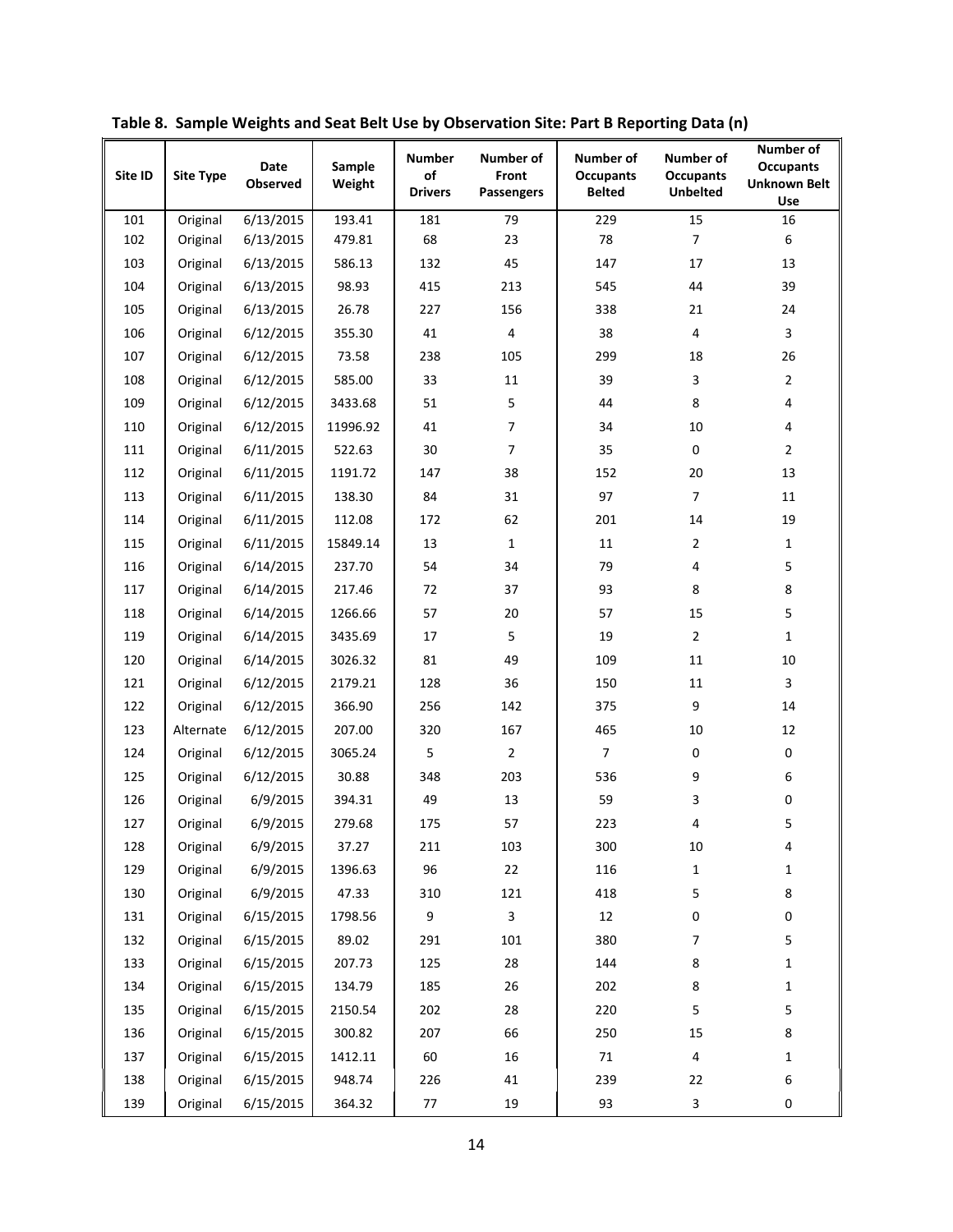| Site ID       | <b>Site Type</b> | Date<br>Observed | Sample<br>Weight | <b>Number</b><br>of<br><b>Drivers</b> | Number of<br>Front<br><b>Passengers</b> | <b>Number of</b><br><b>Occupants</b><br><b>Belted</b> | Number of<br><b>Occupants</b><br><b>Unbelted</b> | Number of<br><b>Occupants</b><br><b>Unknown Belt</b><br>Use |
|---------------|------------------|------------------|------------------|---------------------------------------|-----------------------------------------|-------------------------------------------------------|--------------------------------------------------|-------------------------------------------------------------|
| 140           | Original         | 6/15/2015        | 336.06           | 111                                   | 30                                      | 127                                                   | 10                                               | $\overline{4}$                                              |
| 141           | Original         | 6/11/2015        | 48.66            | 411                                   | 131                                     | 502                                                   | 29                                               | 11                                                          |
| 142           | Original         | 6/11/2015        | 173.04           | 1069                                  | 100                                     | 1105                                                  | 46                                               | 18                                                          |
| 143           | Original         | 6/11/2015        | 645.16           | 360                                   | 139                                     | 464                                                   | 27                                               | 8                                                           |
| 144           | Original         | 6/11/2015        | 3355.70          | 133                                   | 30                                      | 154                                                   | $\boldsymbol{9}$                                 | 0                                                           |
| 145           | Original         | 6/11/2015        | 1557.63          | 82                                    | 10                                      | 81                                                    | 7                                                | 4                                                           |
| 146           | Original         | 6/14/2015        | 184.11           | 229                                   | 96                                      | 274                                                   | 47                                               | 4                                                           |
| 147           | Original         | 6/14/2015        | 129.26           | 309                                   | 208                                     | 495                                                   | 20                                               | $\overline{2}$                                              |
| 148           | Original         | 6/14/2015        | 109.01           | 636                                   | 347                                     | 909                                                   | 45                                               | 29                                                          |
| 149           | Original         | 6/14/2015        | 107.62           | 417                                   | 270                                     | 649                                                   | 34                                               | 4                                                           |
| 150           | Original         | 6/14/2015        | 1691.26          | 19                                    | 5                                       | 20                                                    | 4                                                | 0                                                           |
| 151           | Original         | 6/10/2015        | 98.88            | 236                                   | 110                                     | 332                                                   | $\overline{7}$                                   | $\overline{7}$                                              |
| 152           | Original         | 6/10/2015        | 186.95           | 18                                    | 6                                       | 22                                                    | $\overline{2}$                                   | 0                                                           |
| 153           | Original         | 6/10/2015        | 2137.26          | 44                                    | 13                                      | 51                                                    | 6                                                | 0                                                           |
| 154           | Original         | 6/10/2015        | 245.46           | 286                                   | 57                                      | 319                                                   | 19                                               | 5                                                           |
| 155           | Original         | 6/10/2015        | 121.19           | 401                                   | 94                                      | 468                                                   | 25                                               | $\overline{c}$                                              |
| 156           | Original         | 6/15/2015        | 4756.24          | 7                                     | 1                                       | 6                                                     | $\mathbf{1}$                                     | $\mathbf{1}$                                                |
| 157           | Original         | 6/15/2015        | 174.75           | 104                                   | 39                                      | 130                                                   | $\boldsymbol{9}$                                 | 4                                                           |
| 158           | Original         | 6/15/2015        | 409.31           | 104                                   | 25                                      | 107                                                   | 18                                               | 4                                                           |
| 159           | Original         | 6/15/2015        | 635.98           | 48                                    | 12                                      | 53                                                    | $\overline{7}$                                   | 0                                                           |
| 160           | Original         | 6/15/2015        | 642.39           | 32                                    | 5                                       | 33                                                    | 4                                                | 0                                                           |
| 161           | Original         | 6/10/2015        | 144.35           | 181                                   | 35                                      | 195                                                   | 15                                               | 6                                                           |
| 162           | Original         | 6/10/2015        | 1611.91          | 272                                   | 81                                      | 332                                                   | 15                                               | 6                                                           |
| 163           | Original         | 6/10/2015        | 22.80            | 459                                   | 134                                     | 540                                                   | 30                                               | 23                                                          |
| 164           | Original         | 6/10/2015        | 652.08           | 43                                    | 10                                      | 46                                                    | 6                                                | $\mathbf{1}$                                                |
| 165           | Original         | 6/10/2015        | 100.89           | 343                                   | 132                                     | 443                                                   | 22                                               | 10                                                          |
| 166           | Original         | 6/9/2015         | 44.51            | 154                                   | 51                                      | 190                                                   | 9                                                | 6                                                           |
| 167           | Original         | 6/9/2015         | 893.61           | 205                                   | 101                                     | 273                                                   | 16                                               | 17                                                          |
| 168           | Original         | 6/9/2015         | 101.84           | 289                                   | 81                                      | 340                                                   | 18                                               | 12                                                          |
| 169           | Original         | 6/9/2015         | 517.62           | 60                                    | 14                                      | 60                                                    | 12                                               | $\overline{2}$                                              |
| 170           | Original         | 6/9/2015         | 762.34           | 554                                   | 119                                     | 597                                                   | 51                                               | 25                                                          |
| 171           | Original         | 6/13/2015        | 269.05           | 51                                    | 20                                      | 64                                                    | 6                                                | $\mathbf{1}$                                                |
| 172           | Original         | 6/13/2015        | 387.82           | 113                                   | 51                                      | 146                                                   | 16                                               | $\mathbf{2}$                                                |
| 173           | Original         | 6/13/2015        | 3011.74          | 45                                    | 11                                      | 51                                                    | $\mathsf S$                                      | 0                                                           |
| 174           | Original         | 6/13/2015        | 1245.25          | 61                                    | 31                                      | 80                                                    | $10\,$                                           | $\overline{2}$                                              |
| 175           | Original         | 6/13/2015        | 1128.81          | 22                                    | 8                                       | 28                                                    | $\overline{2}$                                   | 0                                                           |
| <b>TOTALS</b> |                  |                  |                  | 13342                                 | 4733                                    | 16590                                                 | 973                                              | 512                                                         |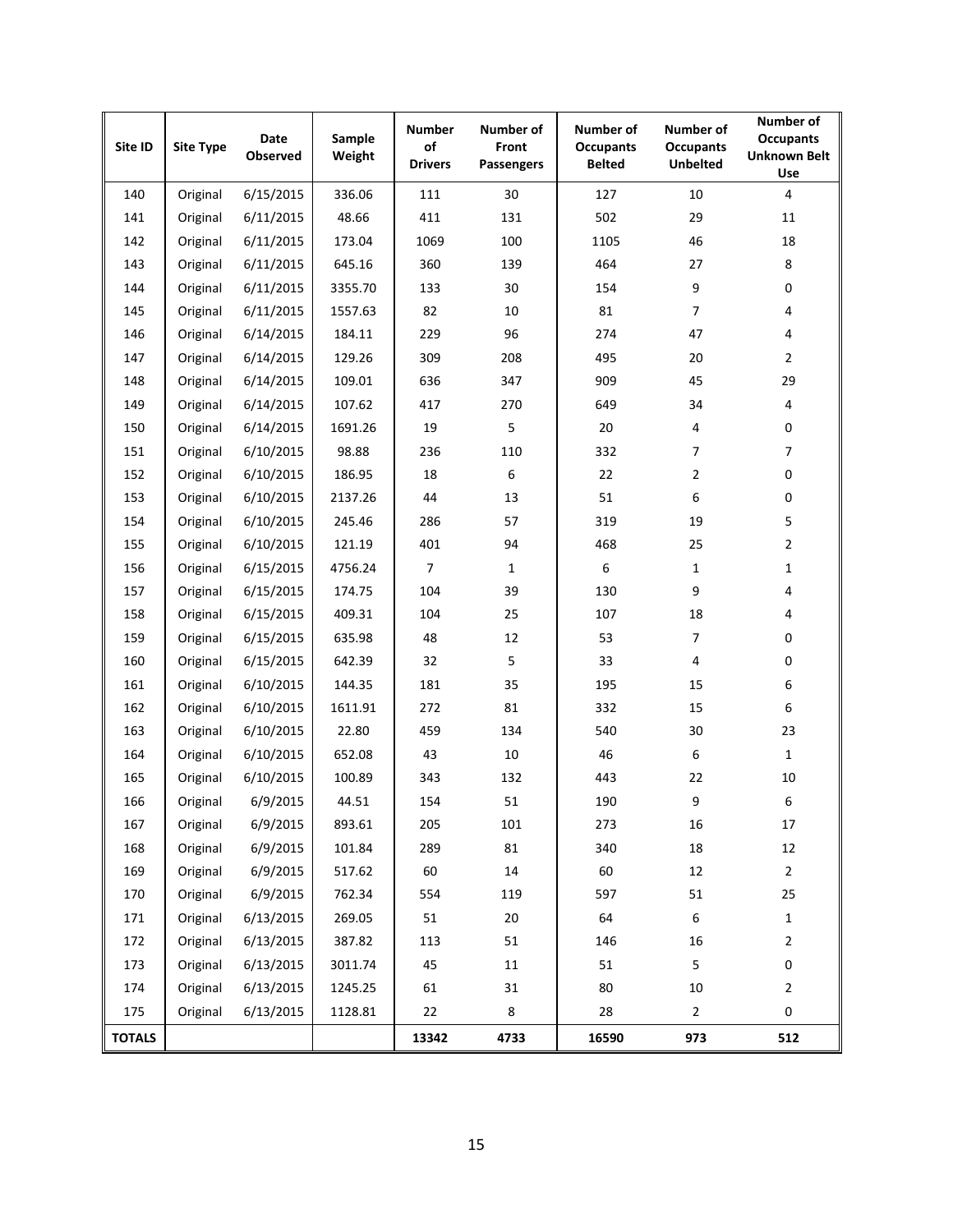| <b>Appendix A. Observation Site Form 2015</b> |  |  |
|-----------------------------------------------|--|--|
|-----------------------------------------------|--|--|

| Data Collector ID# ________________                                                                                                | Date: / / / 2015                                                                                                       |
|------------------------------------------------------------------------------------------------------------------------------------|------------------------------------------------------------------------------------------------------------------------|
| Site Identification:                                                                                                               | <u> 1989 - Johann John Stein, mars et al. 1989 - John Stein, mars et al. 1989 - John Stein, mars et al. 1989 - Joh</u> |
| <u>ID: ________________________</u>                                                                                                | County : ______________________                                                                                        |
| Road Name: ______________________                                                                                                  | Co Site #: $\qquad \qquad \qquad$                                                                                      |
| Site Start and End Time:                                                                                                           |                                                                                                                        |
|                                                                                                                                    |                                                                                                                        |
|                                                                                                                                    |                                                                                                                        |
| (Total observation period MUST last exactly 45 minutes)                                                                            |                                                                                                                        |
|                                                                                                                                    |                                                                                                                        |
|                                                                                                                                    | the control of the control of the control of the control of the control of the control of                              |
|                                                                                                                                    |                                                                                                                        |
|                                                                                                                                    |                                                                                                                        |
| <b>Site Description:</b><br>Selected traffic flow direction: North South East West<br>Total number of lanes in selected direction: |                                                                                                                        |
|                                                                                                                                    | Weather Conditions: Clear Cloudy/PC Light Fog Light Rain                                                               |
|                                                                                                                                    |                                                                                                                        |
| Alternate Site Information:<br>Is this an alternate site (not including a                                                          |                                                                                                                        |
| recommended observation point)?                                                                                                    | No.<br>Yes                                                                                                             |
| If yes, why was an alternate site needed?                                                                                          |                                                                                                                        |
|                                                                                                                                    |                                                                                                                        |
| <b>Traffic Count:</b>                                                                                                              |                                                                                                                        |
| Is a traffic count required<br>(exit ramp or rest stop)?                                                                           | No.<br>Yes                                                                                                             |